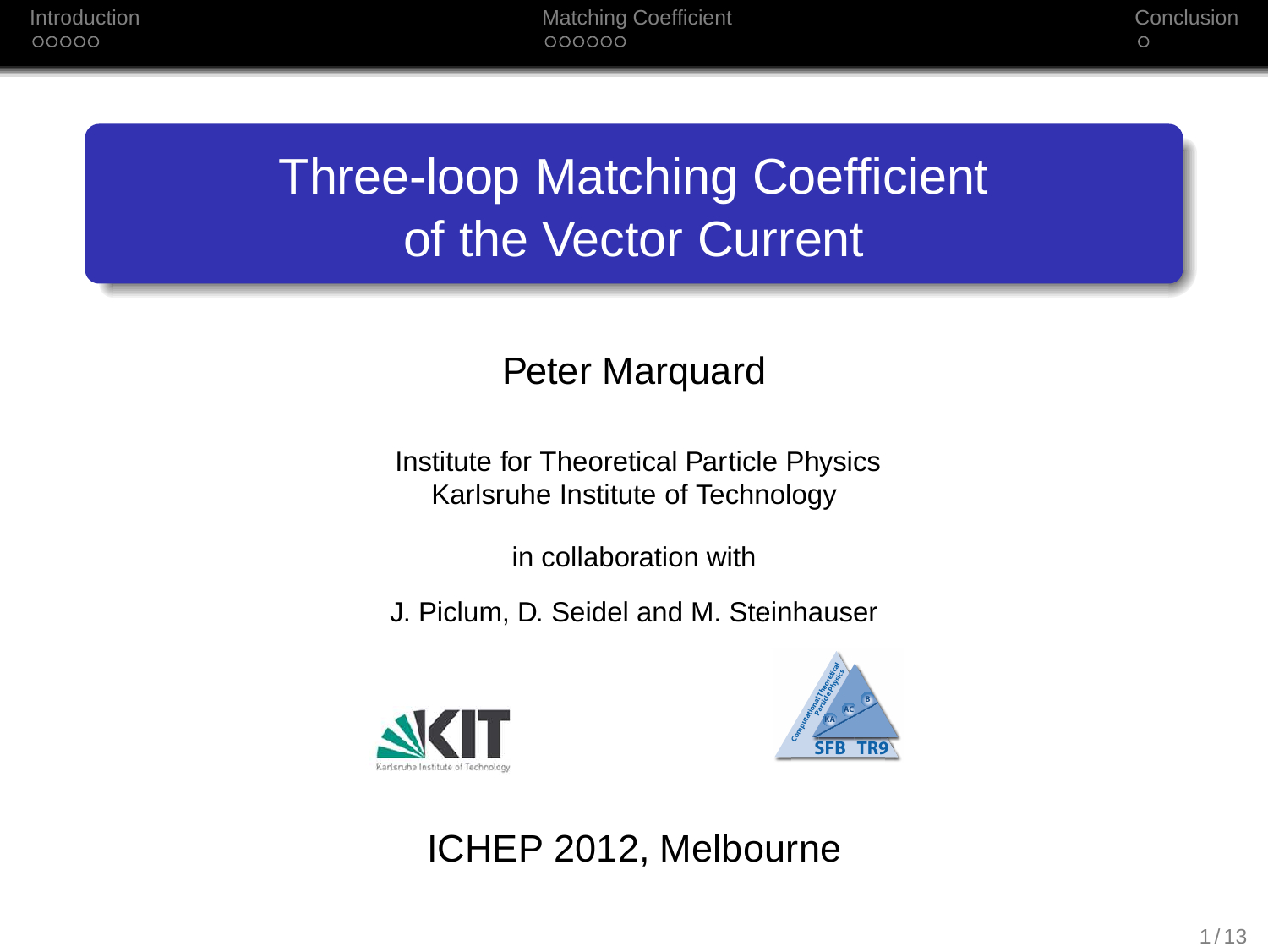| Introduction<br>00000 | <b>Matching Coefficient</b><br>000000 | Conclusion |
|-----------------------|---------------------------------------|------------|
| <b>Outline</b>        |                                       |            |





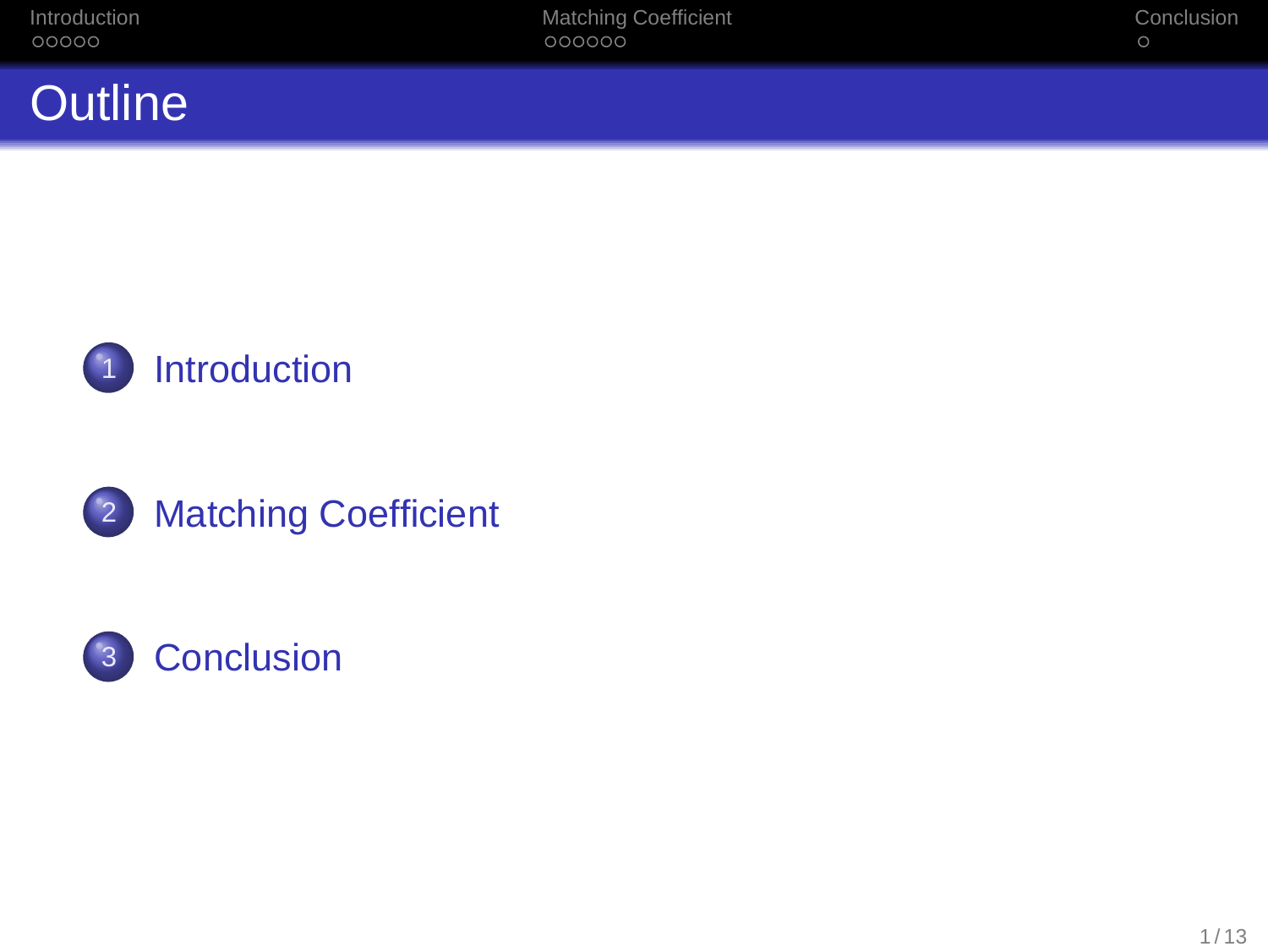

The matching coefficient of the vector current comprises an important building block for

Measurement of the top-quark mass at a future linear collider

### $\Delta M_t < 100$  MeV

Measurements of the top-quark mass at hadron colliders limited by systematic errors

<span id="page-2-0"></span> $\Delta M_t \approx 1$  GeV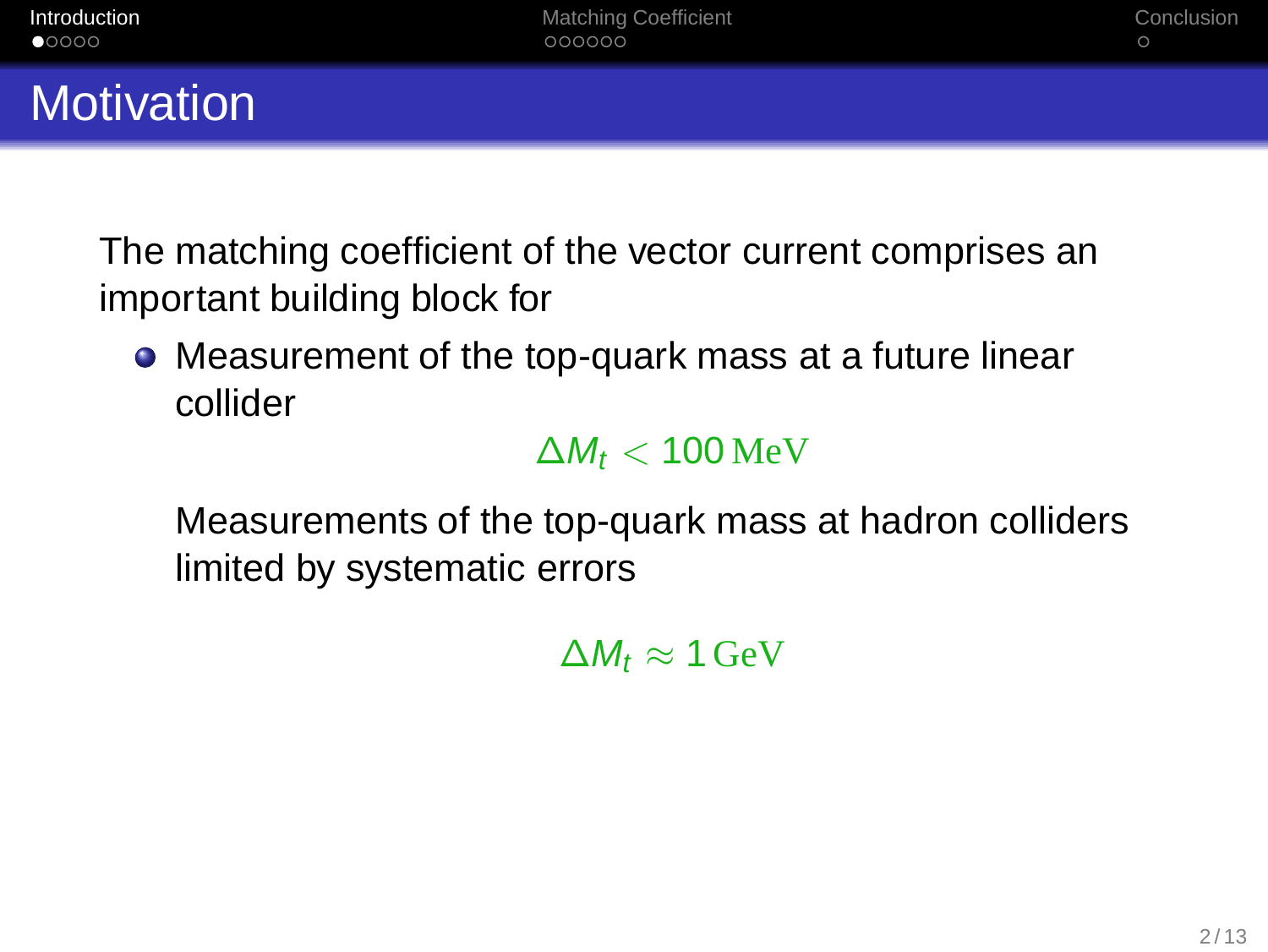

The matching coefficient of the vector current comprises an important building block for

Measurement of the top-quark mass at a future linear collider

#### $\Delta M_t < 100$  MeV

Measurements of the top-quark mass at hadron colliders limited by systematic errors

 $\Delta M_t \approx 1$  GeV

• Measurement of the bottom-quark mass from  $\Upsilon$  sum rules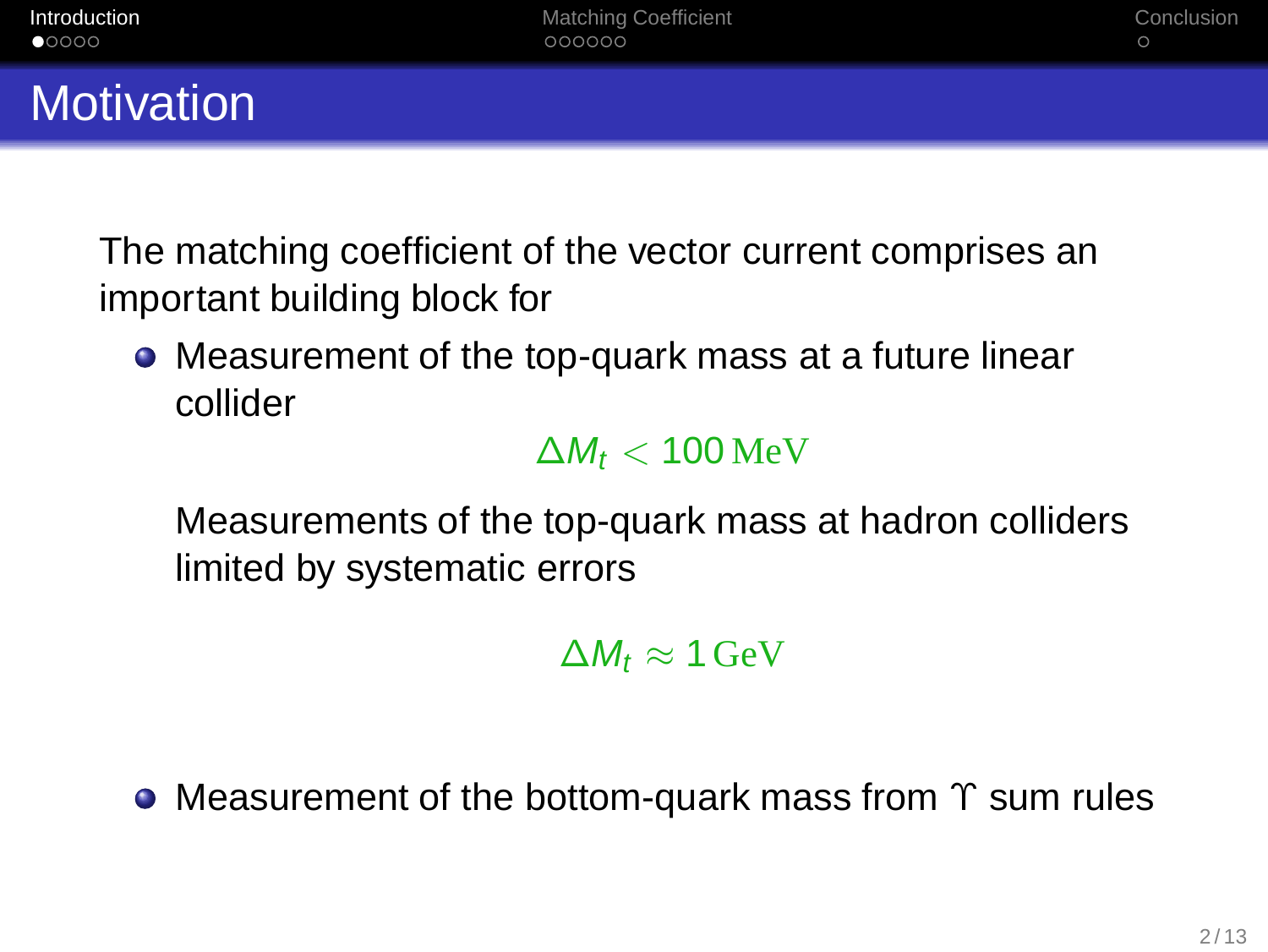

The top-quark mass can be obtained from a scan of the top anti-top threshold at a linear collider **[Martinez, Miquel** '02]



 $M_t = 175 \,\text{GeV}$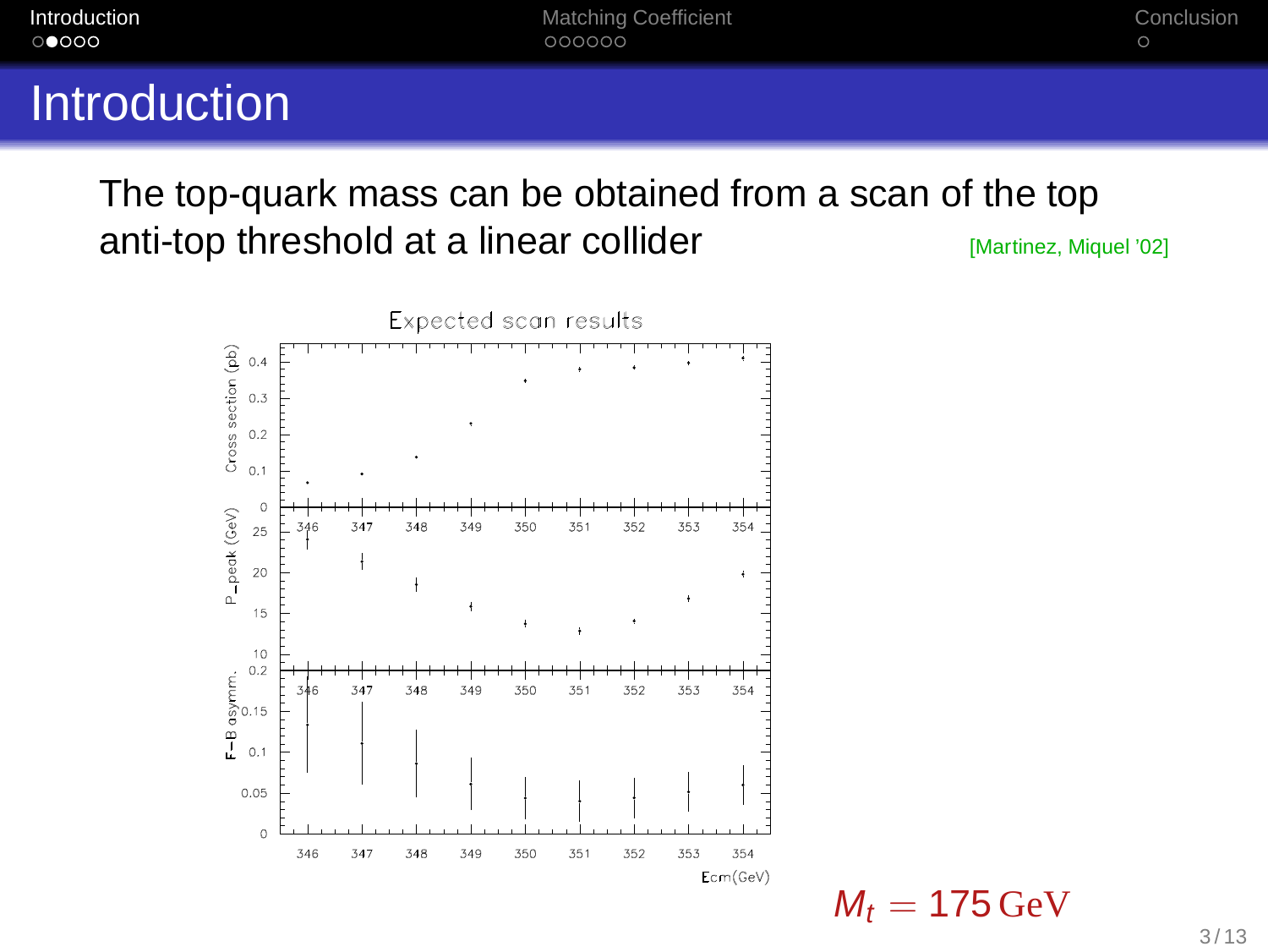| Introduction<br>$\circ$ 0000 | <b>Matching Coefficient</b><br>000000 | Conclusion |
|------------------------------|---------------------------------------|------------|
| <b>Introduction</b>          |                                       |            |

The top-quark mass can be obtained from a scan of the top anti-top threshold at a linear collider **[Martinez, Miquel** '02]



 $M_t = 175 \,\text{GeV} \pm 200 \,\text{MeV}$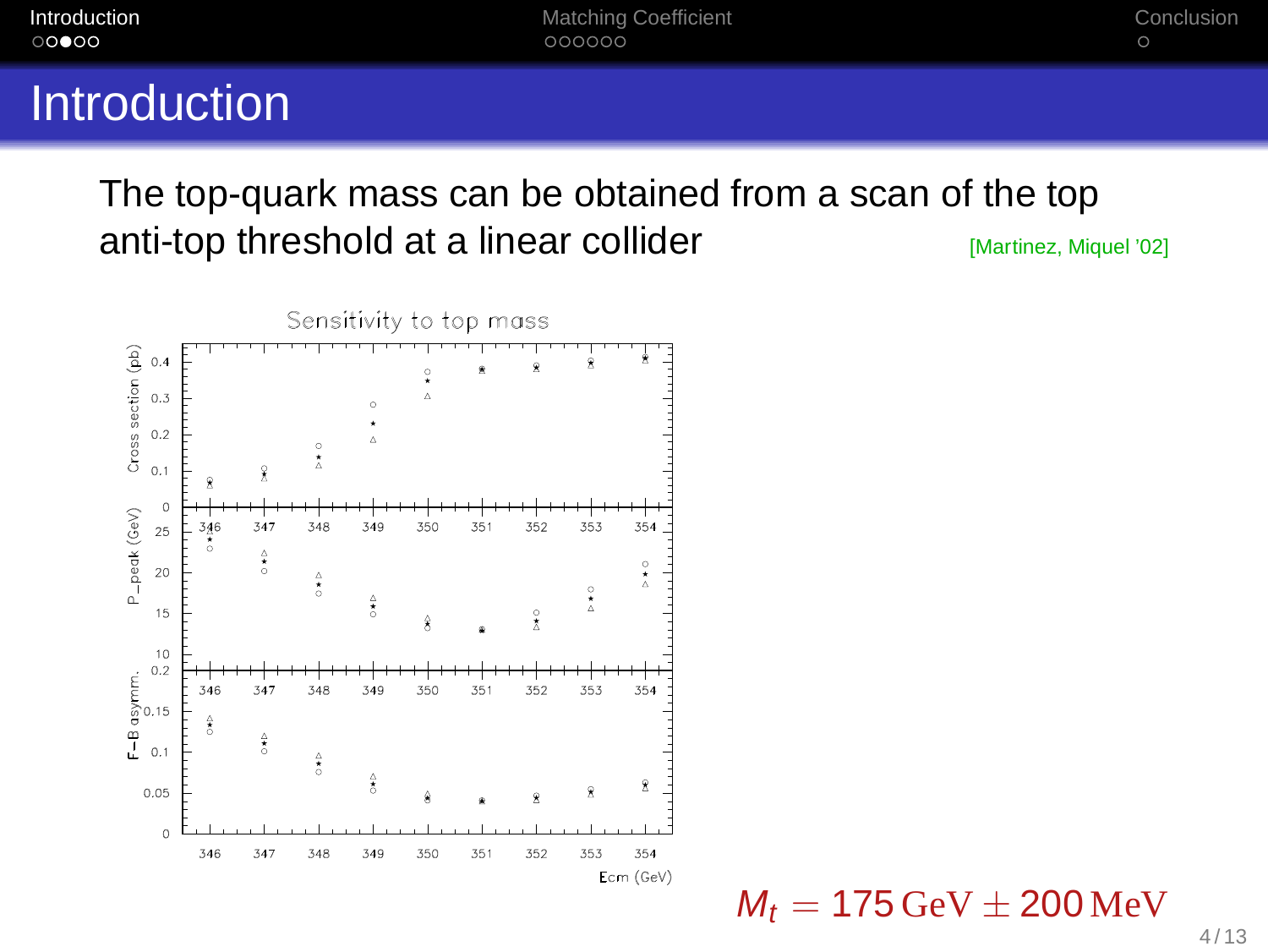| Introduction |
|--------------|
| ററൈ          |

[Introduction](#page-2-0) [Matching Coefficient](#page-11-0) [Conclusion](#page-31-0)

### Threshold expansion  $\leftrightarrow$  effective field theories

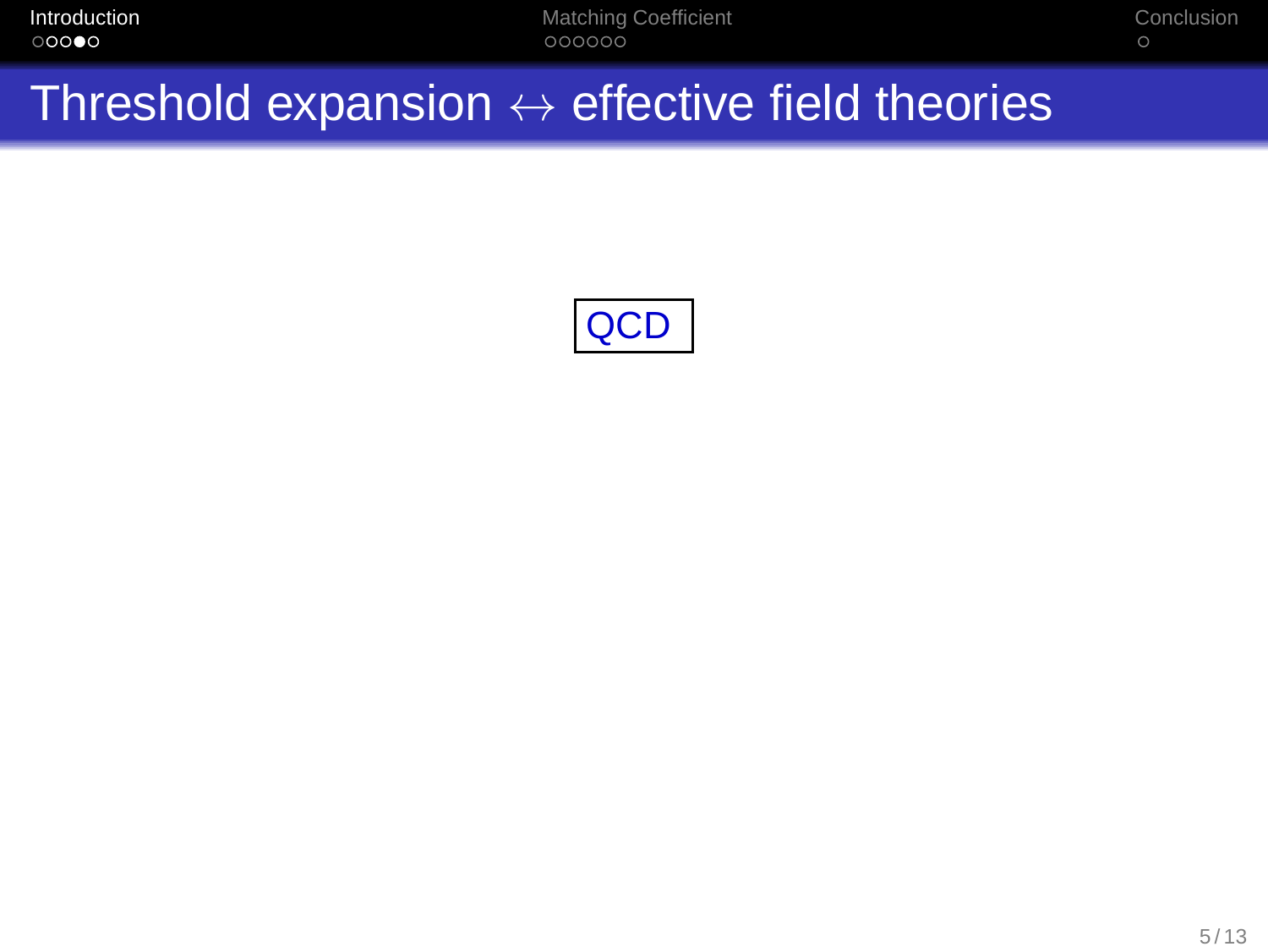### Threshold expansion  $\leftrightarrow$  effective field theories

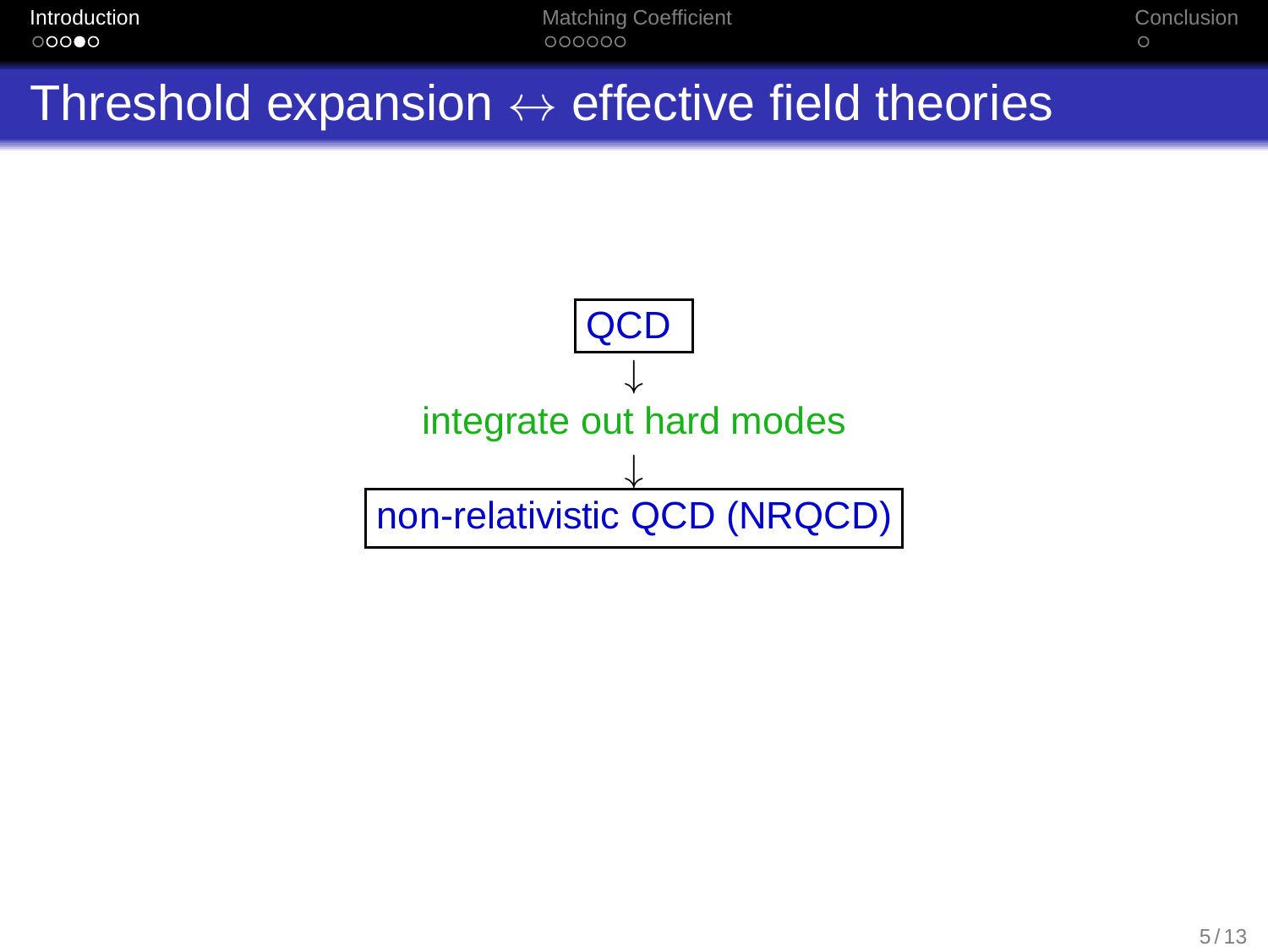### Threshold expansion  $\leftrightarrow$  effective field theories

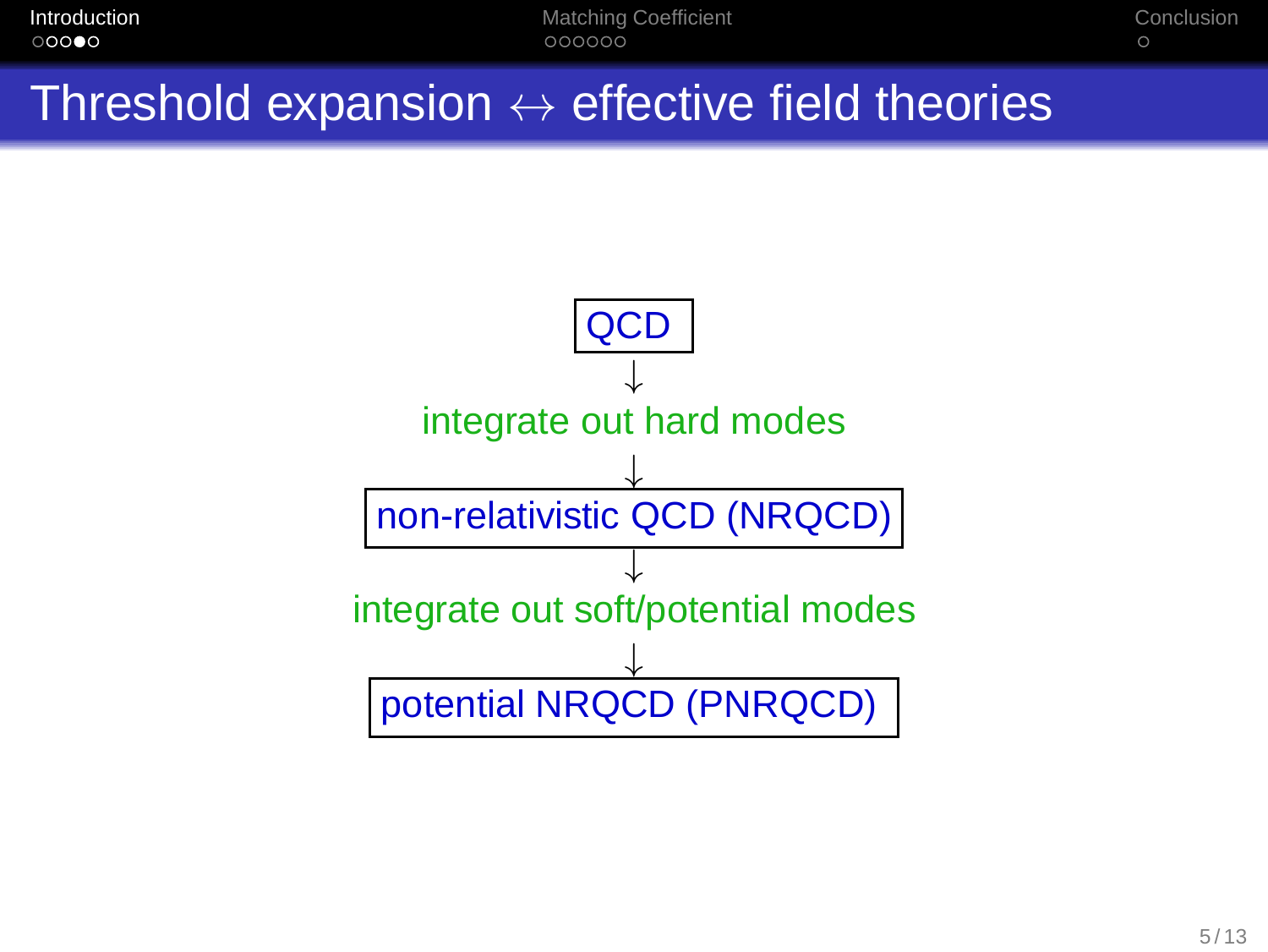[Introduction](#page-2-0) [Matching Coefficient](#page-11-0) [Conclusion](#page-31-0)

# Theoretical Status

### two-loop: calculation done by several groups

[Hoang,Teubner; Melnikov,Yelkhovsky; Yakovlev;

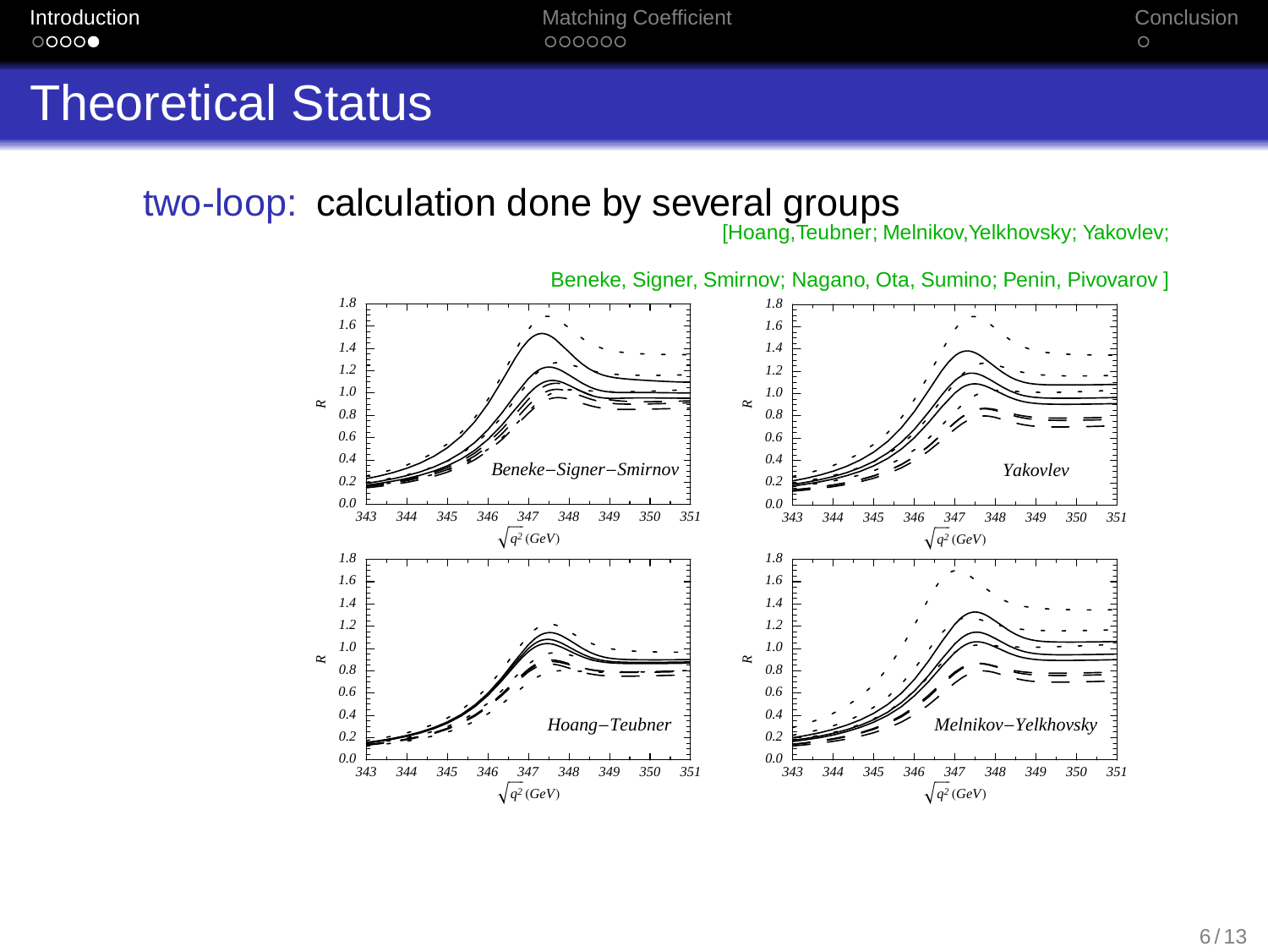| Introduction<br>0000 | <b>Matching Coefficient</b><br>000000 | Conclusion |
|----------------------|---------------------------------------|------------|
|                      |                                       |            |

# Theoretical Status

### two-loop: calculation done by several groups

[Hoang,Teubner; Melnikov,Yelkhovsky; Yakovlev;

Beneke, Signer, Smirnov; Nagano, Ota, Sumino; Penin, Pivovarov ]

three-loop:  $\bullet$  matching coefficient  $c_v$ 

- $\bullet$   $n_l$   $\checkmark$
- $\mathsf{D}$   $\mathsf{D}$   $\mathsf{D}$   $\mathsf{D}$   $\mathsf{D}$   $\mathsf{D}$   $\mathsf{D}$   $\mathsf{D}$   $\mathsf{D}$   $\mathsf{D}$   $\mathsf{D}$   $\mathsf{D}$   $\mathsf{D}$   $\mathsf{D}$   $\mathsf{D}$   $\mathsf{D}$   $\mathsf{D}$   $\mathsf{D}$   $\mathsf{D}$   $\mathsf{D}$   $\mathsf{D}$   $\mathsf{D}$   $\mathsf{D}$   $\mathsf{D}$   $\mathsf{$
- $\eta_f^0 \rightarrow$  this talk
- heavy-quark potential  $a_3 \checkmark$

[Smirnov,Smirnov,Steinhauser; Anzai,Kiyo,Sumino]

- potential contributions  $(\sqrt{)}$  [Beneke, Kiyo, Schuller]
	-
- $\bullet$  ultrasoft contributions  $\checkmark$  [Beneke, Kiyo, Penin]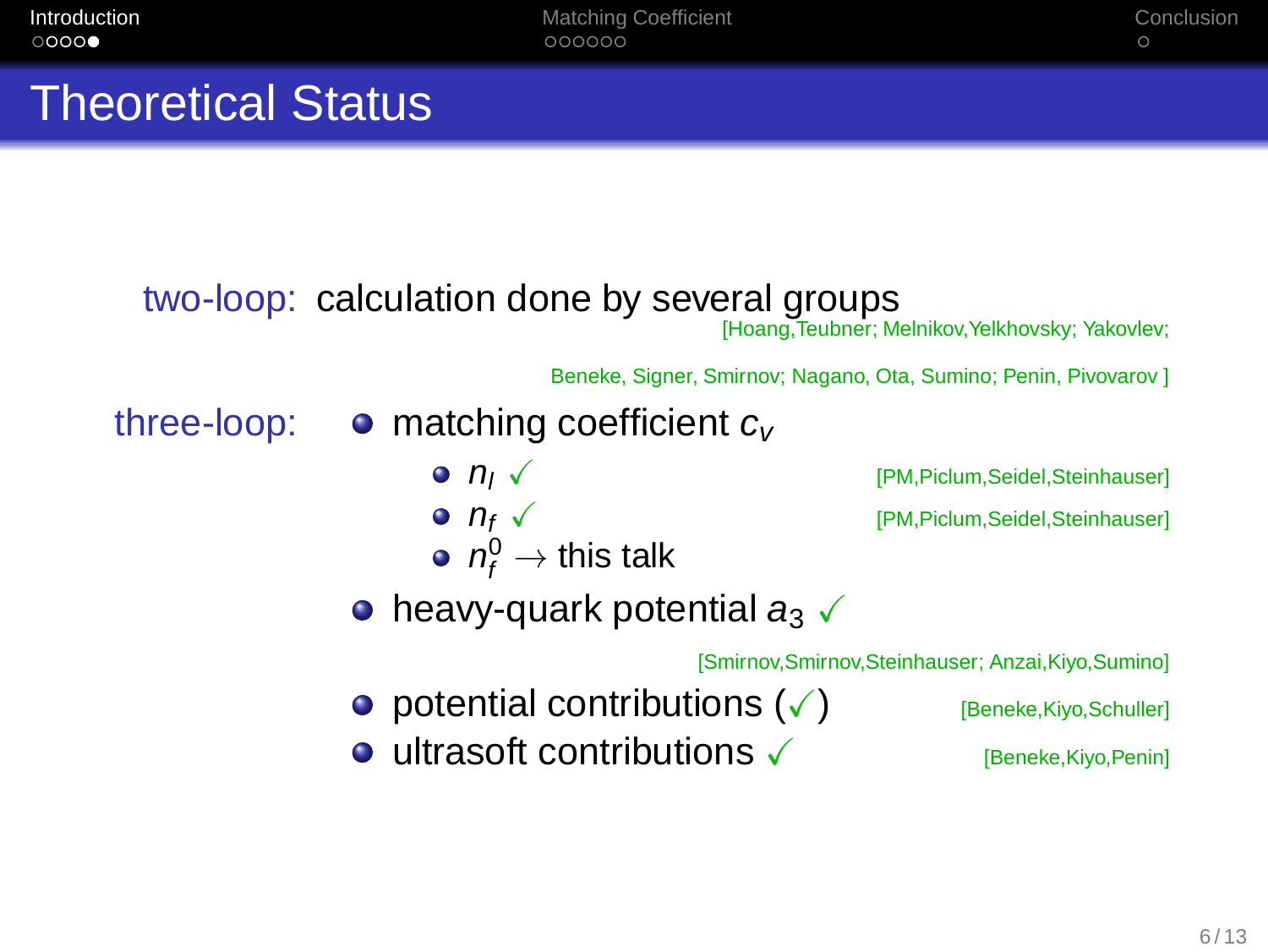| Introduction<br>00000 | <b>Matching Coefficient</b><br>$\bullet$ 00000 | Conclusion |
|-----------------------|------------------------------------------------|------------|
| <b>Definition</b>     |                                                |            |

QCD vector current  

$$
j^{\mu}_{\nu} = \bar{Q}\gamma^{\mu}Q
$$

# NRQCD vector current

<span id="page-11-0"></span>
$$
\tilde{j}^k_{v} = \phi^{\dagger} \sigma^k \chi
$$

$$
j_v^k = c_v \tilde{j}_v^k + \mathcal{O}\left(\frac{1}{M^2}\right)
$$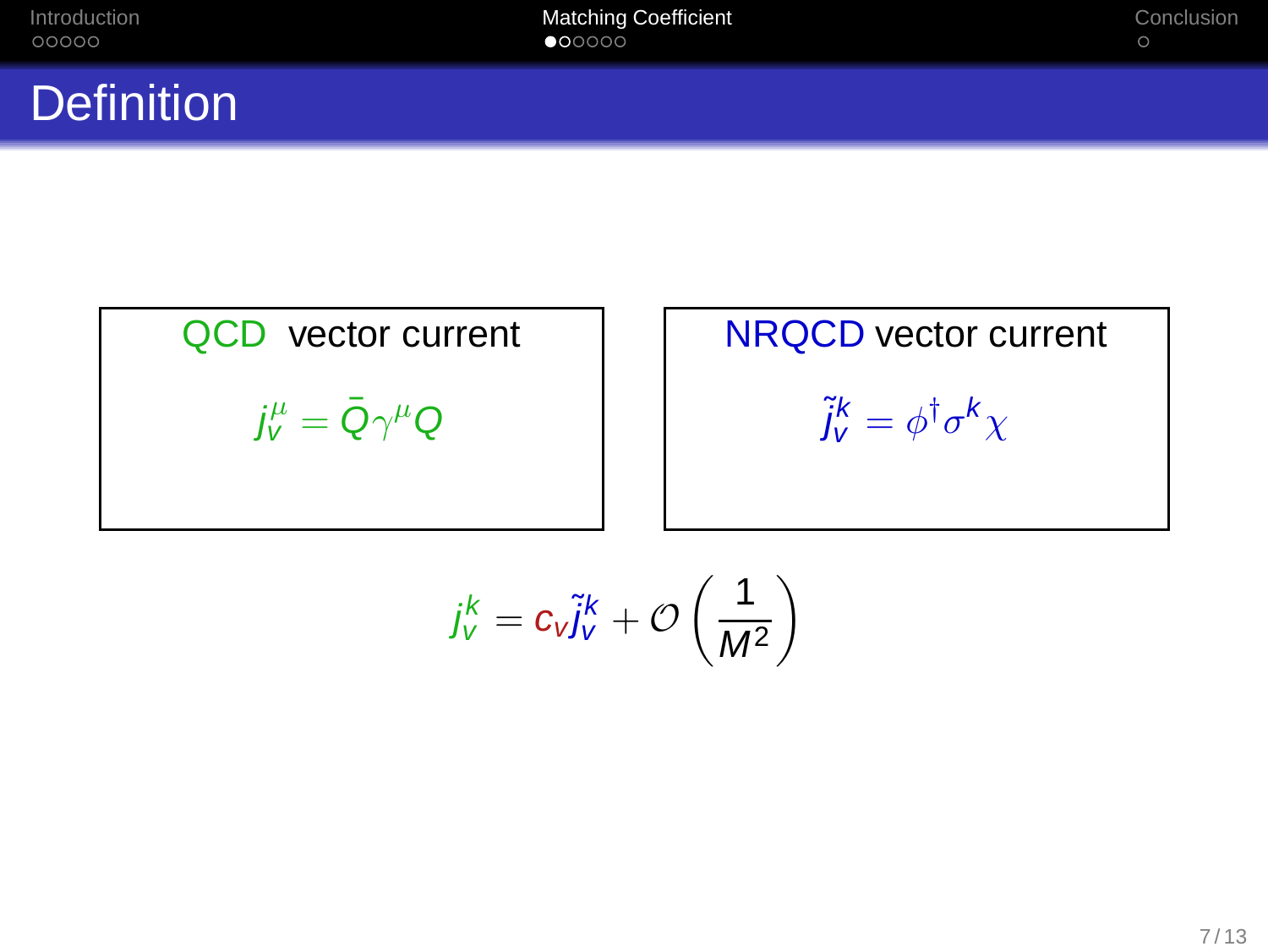| Introduction<br>00000                       | <b>Matching Coefficient</b><br>$\bullet$ 00000 | Conclusion |
|---------------------------------------------|------------------------------------------------|------------|
| $\sim$<br><b>Contract Contract Contract</b> |                                                |            |

#### **Definition**

QCD vector current

 $j^{\mu}_{\rm v} = \bar{\mathsf{Q}} \gamma^{\mu} \mathsf{Q}$ 

NRQCD vector current

$$
\tilde{j}^k_{v} = \phi^{\dagger} \sigma^k \chi
$$

$$
j_V^k = c_v \tilde{j}_V^k + \frac{d_V}{6M^2} \phi^{\dagger} \sigma^k D^2 \chi + \cdots
$$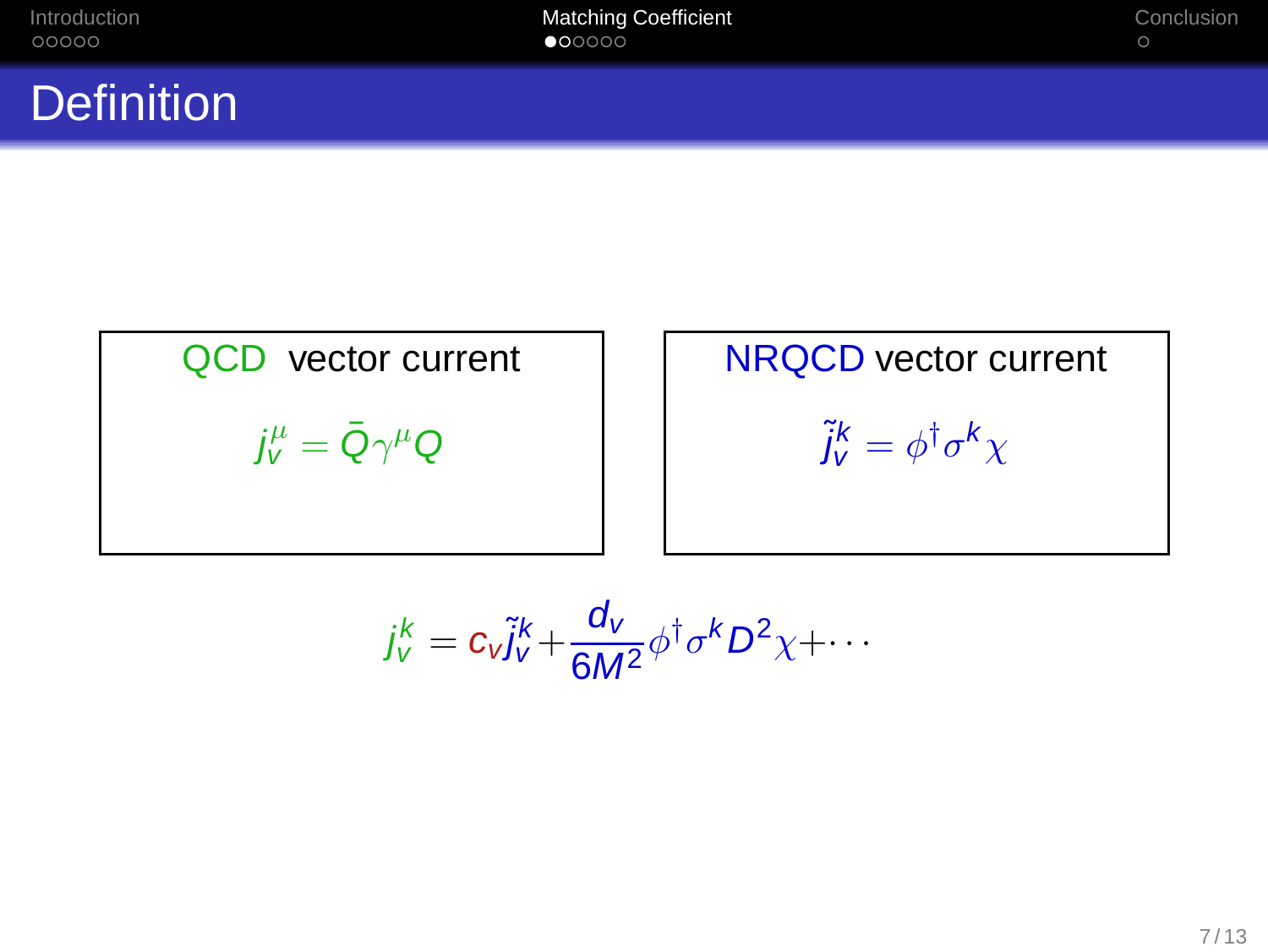| Introduction<br>00000 | <b>Matching Coefficient</b><br>000000 | Conclusion |
|-----------------------|---------------------------------------|------------|
| <b>Definition</b>     |                                       |            |

QCD vector current  $j^{\mu}_{\rm v} = \bar{\mathsf{Q}} \gamma^{\mu} \mathsf{Q}$ 

NRQCD vector current  $\tilde{j}^k_{\mathsf{v}} = \phi^\dagger \sigma^k \chi$ 

$$
j^k_{\mathsf{v}} = c_{\mathsf{v}} \tilde{j}^k_{\mathsf{v}} + \mathcal{O}\left(\frac{1}{M^2}\right)
$$

 $c<sub>V</sub>$  can be extracted by calculating vertex corrections involving  $i_{\nu}$  and  $\tilde{i}_{\nu}$ 

$$
Z_2\Gamma_v=c_v\tilde{Z}_2\tilde{Z}_v^{-1}\tilde{\Gamma}_v+\cdots
$$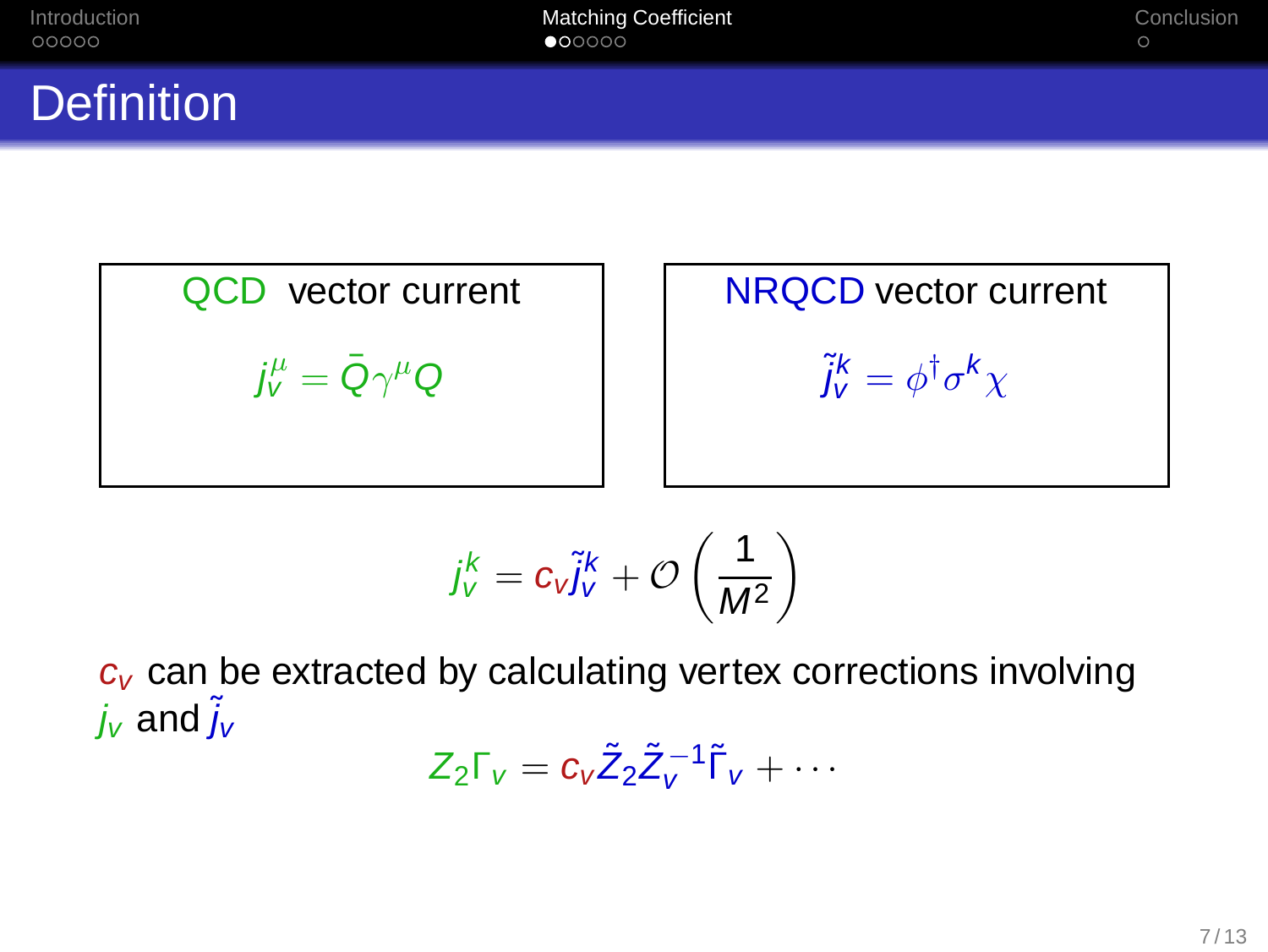| Introduction   | <b>Matching Coefficient</b> | Conclusion |
|----------------|-----------------------------|------------|
| 00000          | 000000                      | $\circ$    |
| <b>Details</b> |                             |            |

$$
Z_2\Gamma_v=c_v\tilde{Z}_2\tilde{Z}_v^{-1}\tilde{\Gamma}_v+\cdots
$$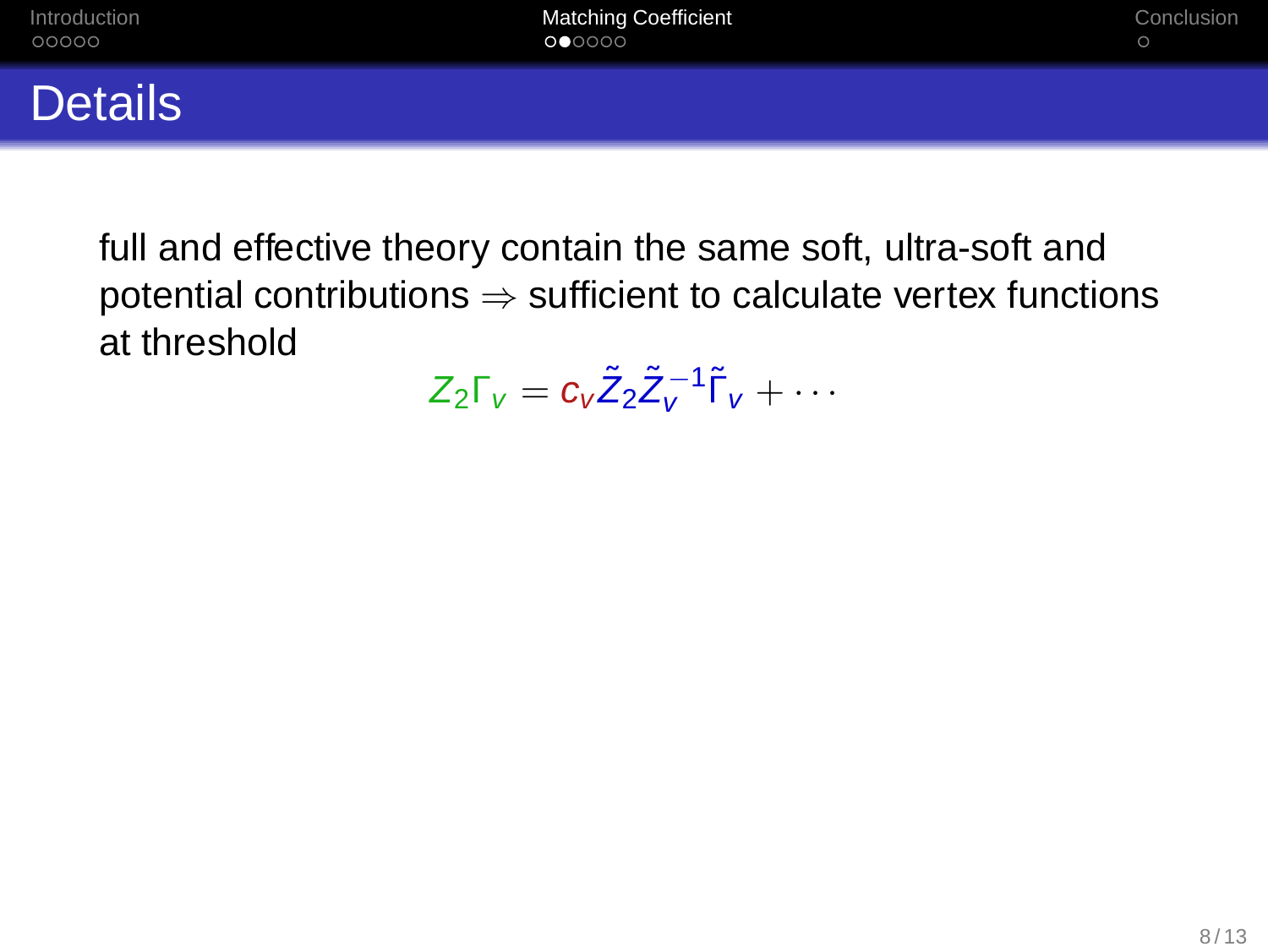| Introduction<br>00000 | <b>Matching Coefficient</b><br>000000 | Conclusion |
|-----------------------|---------------------------------------|------------|
| <b>Details</b>        |                                       |            |

$$
Z_2\Gamma_v = c_v \tilde{Z}_2 \tilde{Z}_v^{-1} \tilde{\Gamma}_v + \cdots
$$

wave-function renormalization (full theory)  $\checkmark$ 

I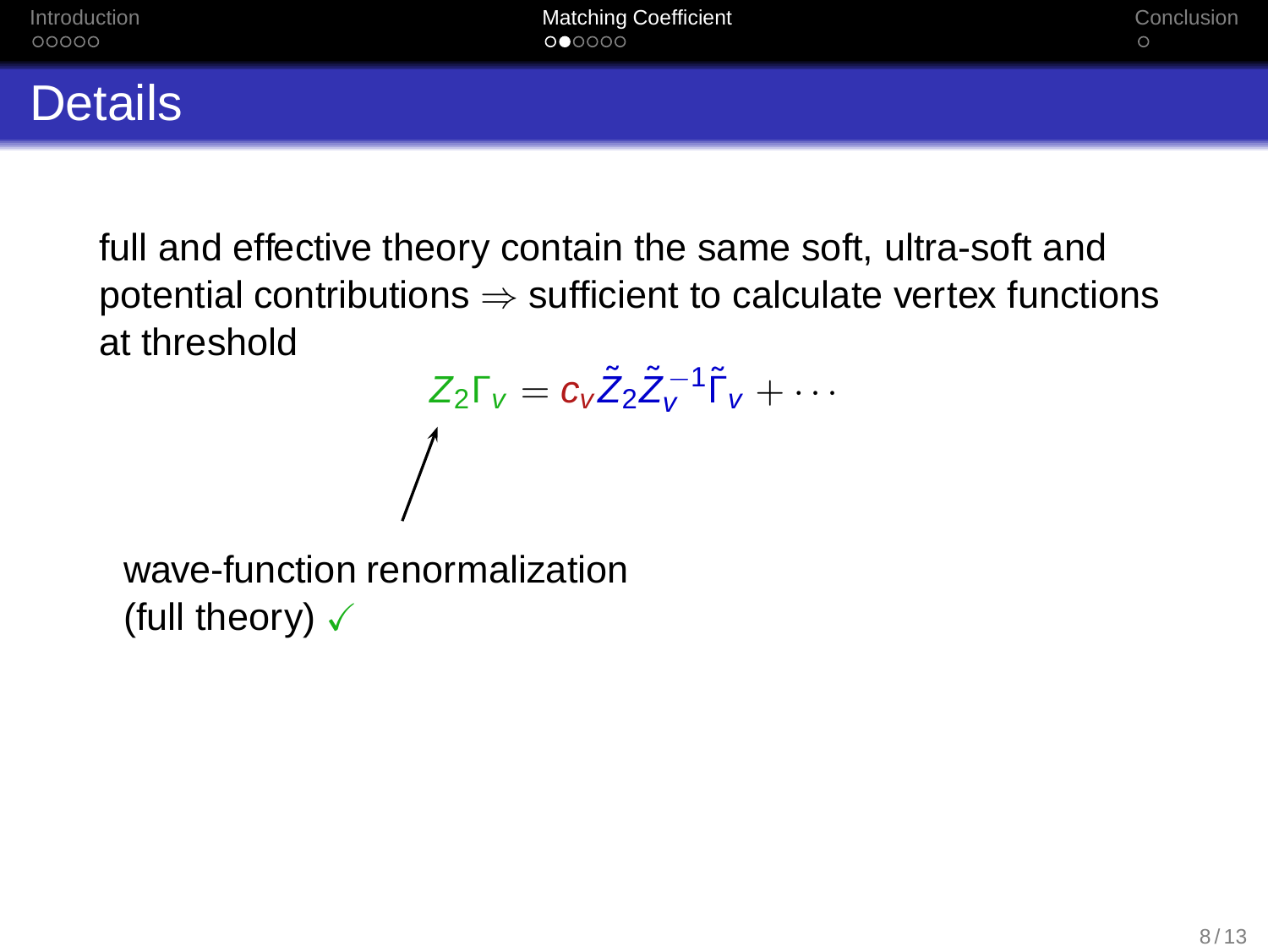| Introduction<br>00000 | <b>Matching Coefficient</b><br>000000 | Conclusion |
|-----------------------|---------------------------------------|------------|
| <b>Details</b>        |                                       |            |

```
Z_2\Gamma_v=c_v\tilde{Z}_2\tilde{Z}_v^{-1}\tilde{\Gamma}_v+\cdotswave-function renormalization
(full theory) \checkmarkwave-function renormalization
                           (effective theory) \tilde{Z}_2 = 1 \checkmark
```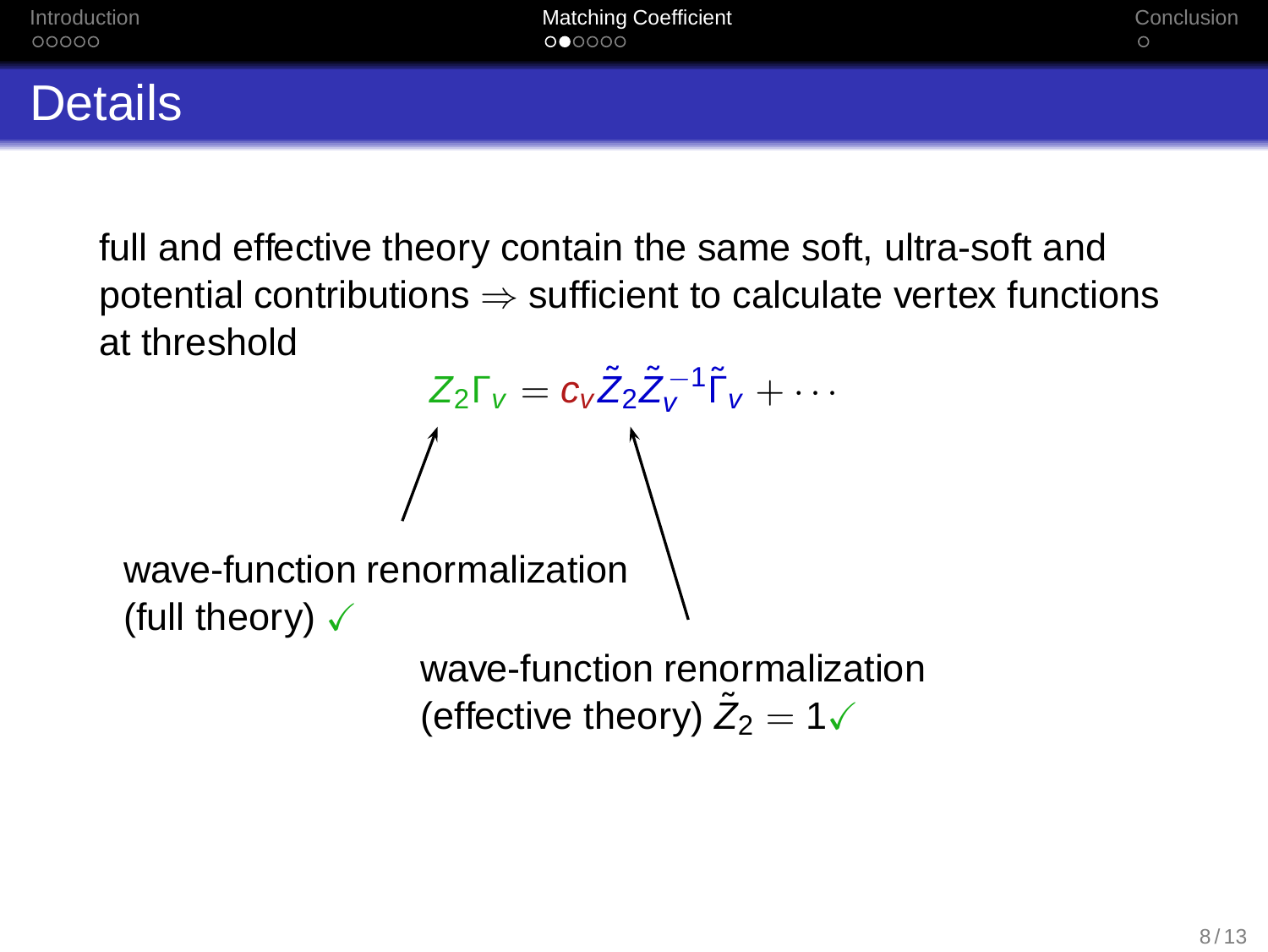| Introduction<br>00000 | <b>Matching Coefficient</b><br>000000 | Conclusion |
|-----------------------|---------------------------------------|------------|
| <b>Details</b>        |                                       |            |

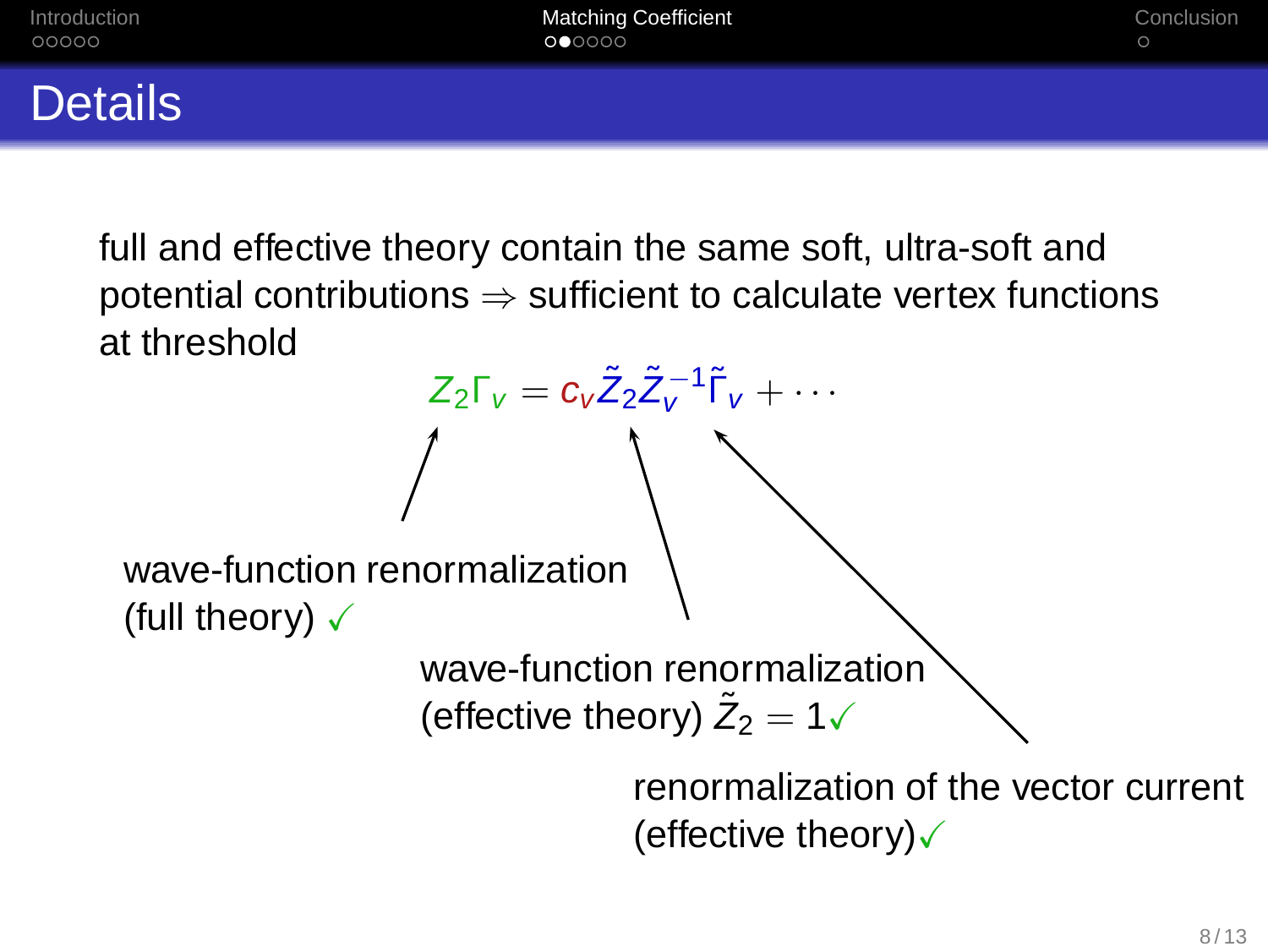| Introduction   | <b>Matching Coefficient</b> | Conclusion |
|----------------|-----------------------------|------------|
| 00000          | 000000                      | $\circ$    |
| <b>Details</b> |                             |            |

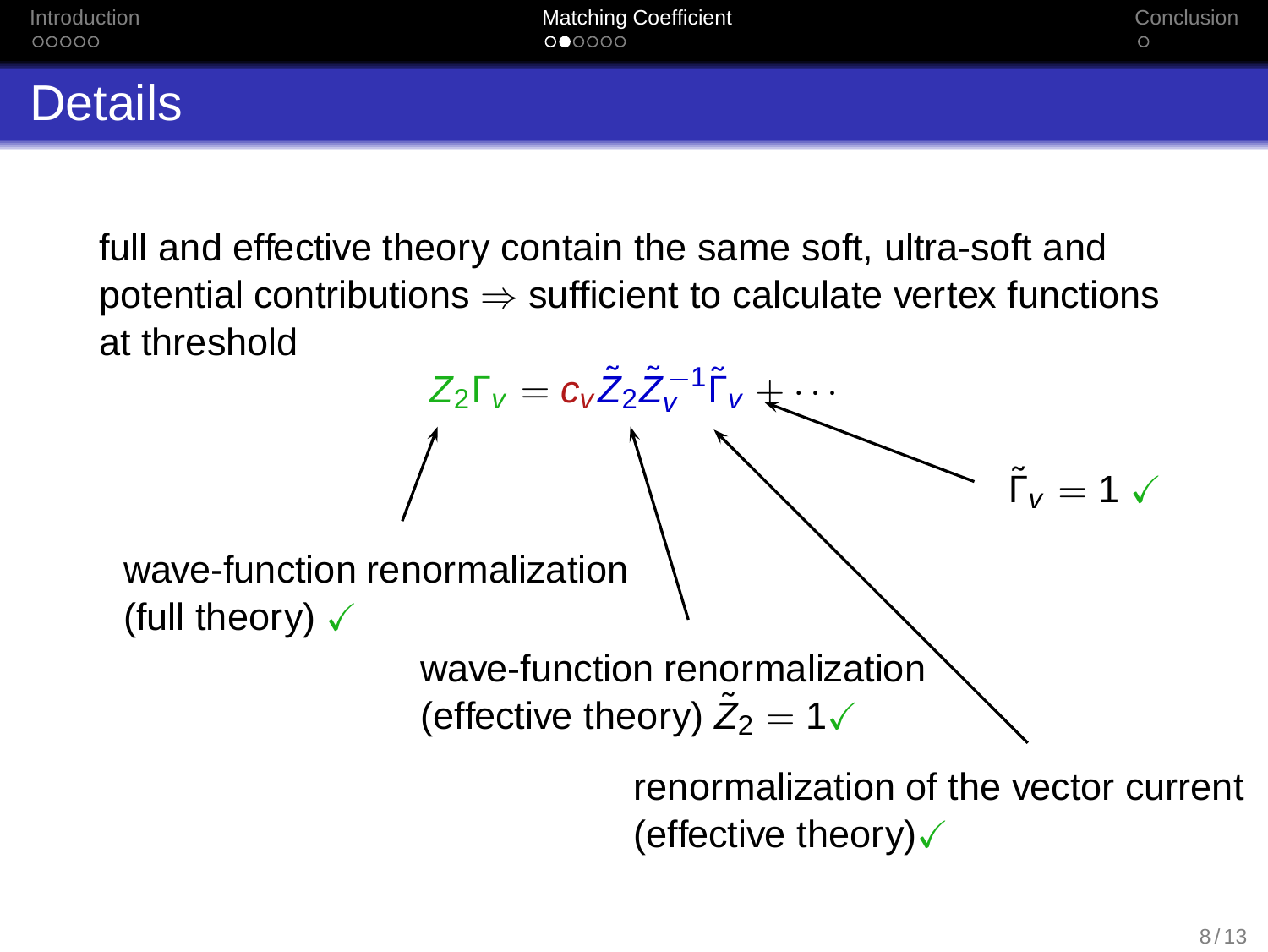# Setup of the Calculation

- **Feynman diagrams generated using OGRAF**
- mapped onto 78 topologies using  $Q2E/EXP$
- Feynman integrals reduced to master integrals with **CRUSHER**
- master integrals in different topologies have to be identified
- $\circ$   $\mathcal{O}(100)$  master integrals calculated analytically/numerically using various techniques
- numerical errors added in quadrature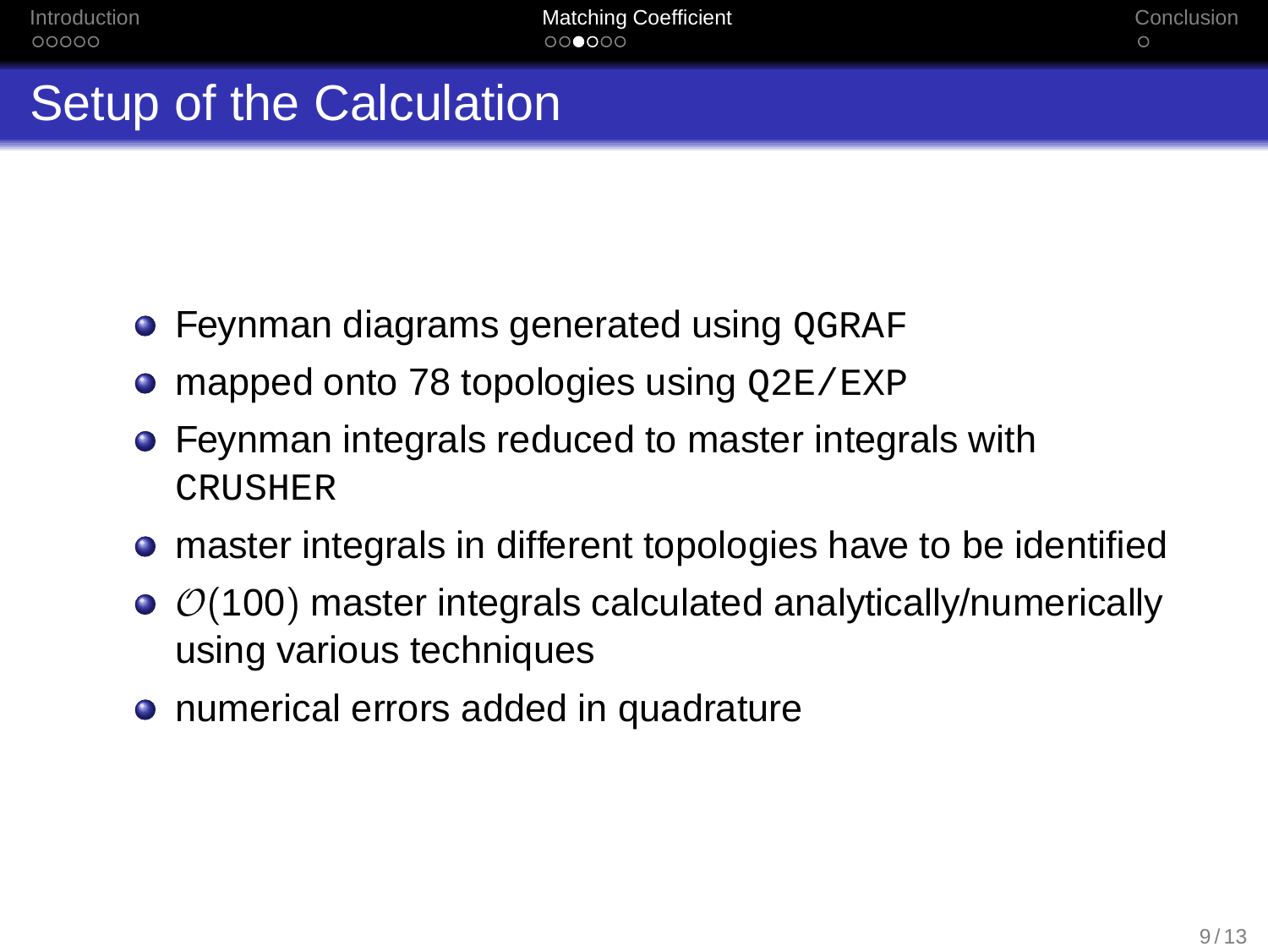# Calculation of Master Integrals

- some simple (propagator-type) master integrals known analytically
- others can be calculated precisely using Mellin-Barnes methods
- **•** difficult (vertex-type) integrals calculated numerically using FIESTA (Feynman Integral Evaluation by a Sector decomposiTion Approach) [Smirnov,Tentyukov]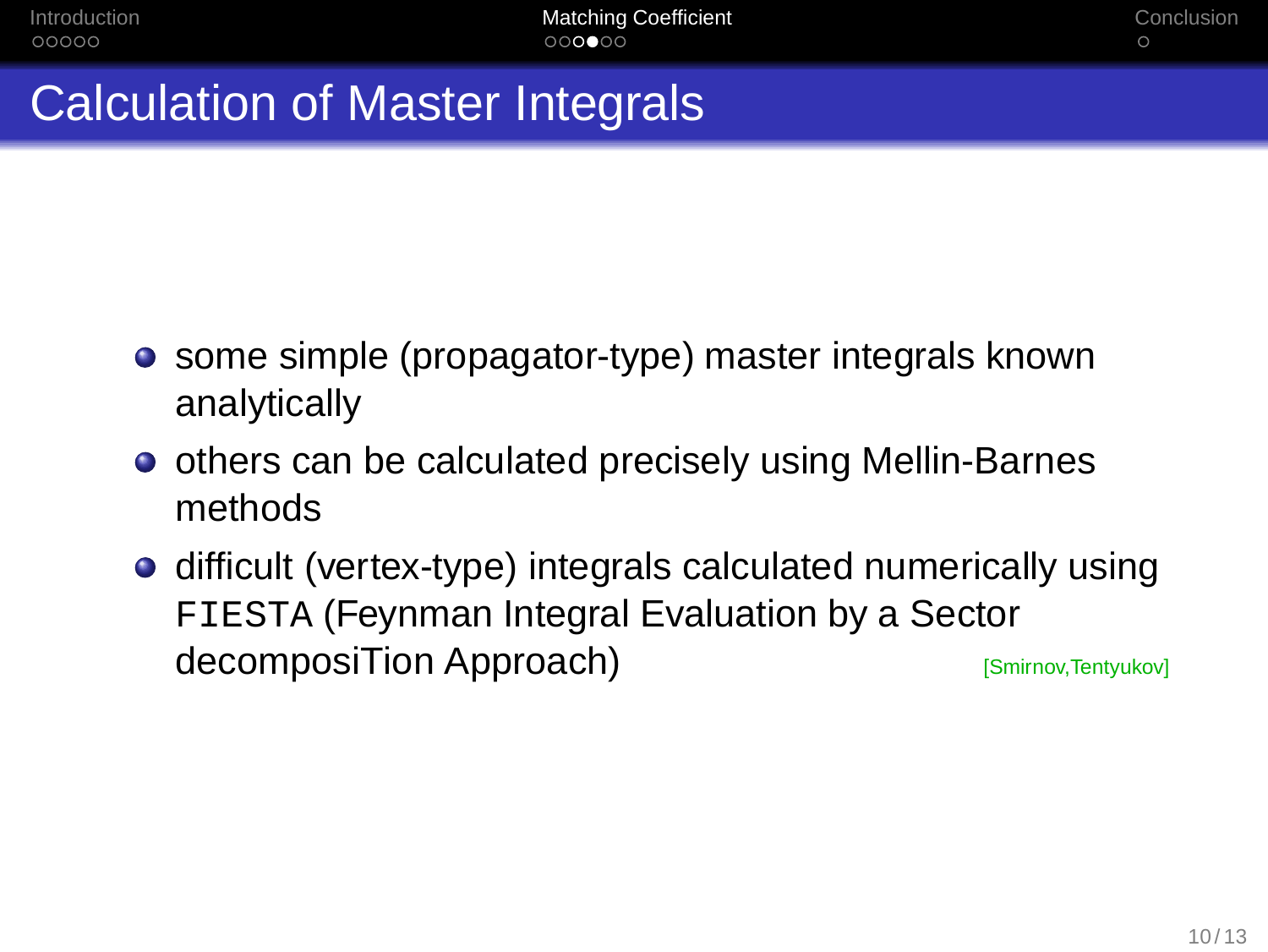| Introduction | <b>Matching Coefficient</b> | Conclusion |
|--------------|-----------------------------|------------|
| 00000        | 000000                      |            |

# Calculation of Master Integrals

- some simple (propagator-type) master integrals known analytically
- others can be calculated precisely using Mellin-Barnes methods
- **•** difficult (vertex-type) integrals calculated numerically using FIESTA (Feynman Integral Evaluation by a Sector decomposiTion Approach) [Smirnov,Tentyukov]

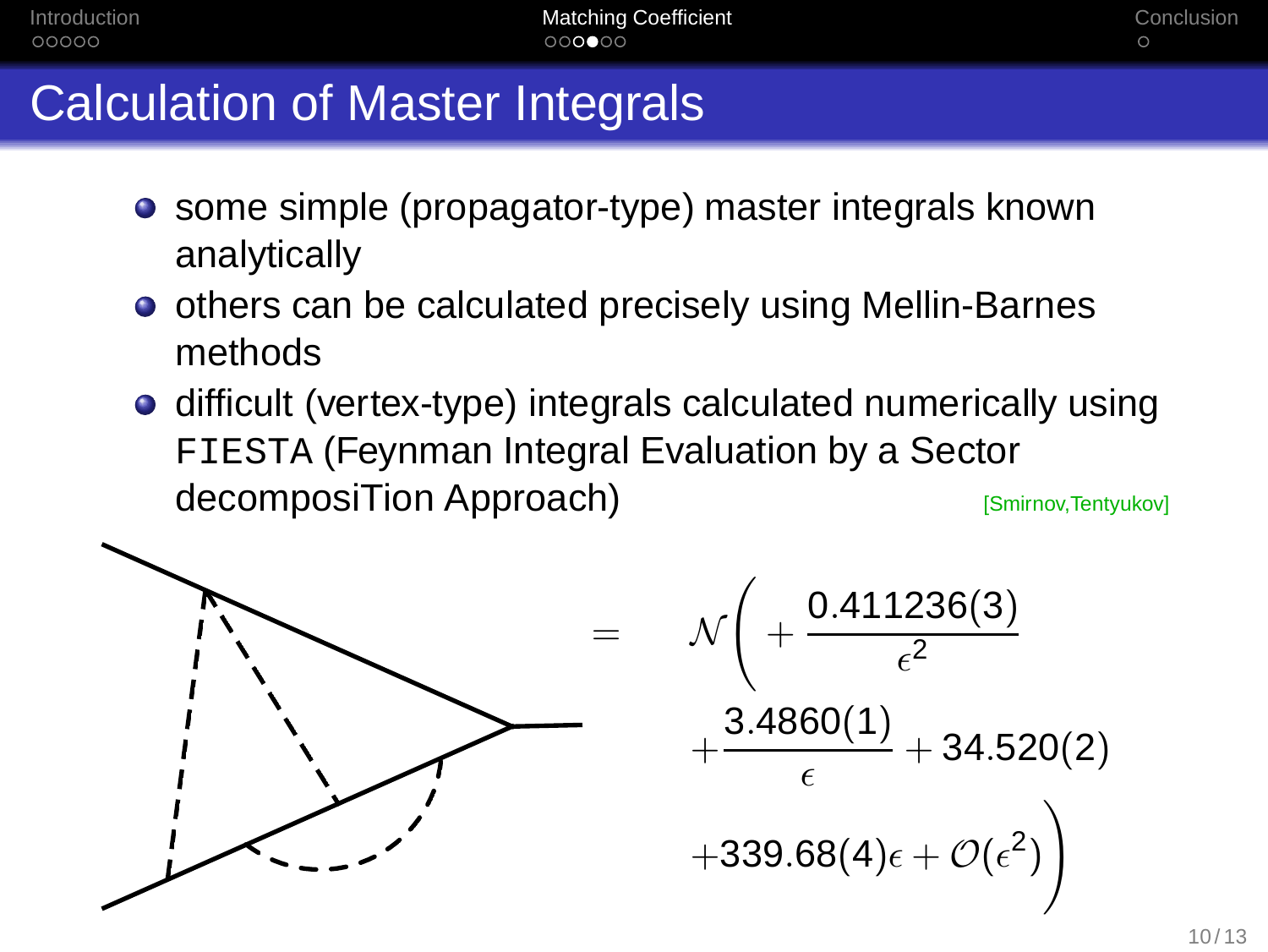| Introduction<br>00000 | <b>Matching Coefficient</b><br>000000 | Conclusion |
|-----------------------|---------------------------------------|------------|
| <b>Checks</b>         |                                       |            |

- Renormalization constant  $\tilde{Z}_V$  of the NRQCD current can be reproduced
	- $\tilde Z_{\mathsf v}$  analytically known, 1/ $\epsilon$  part numerically small
	- agreement within the error estimate at the percent level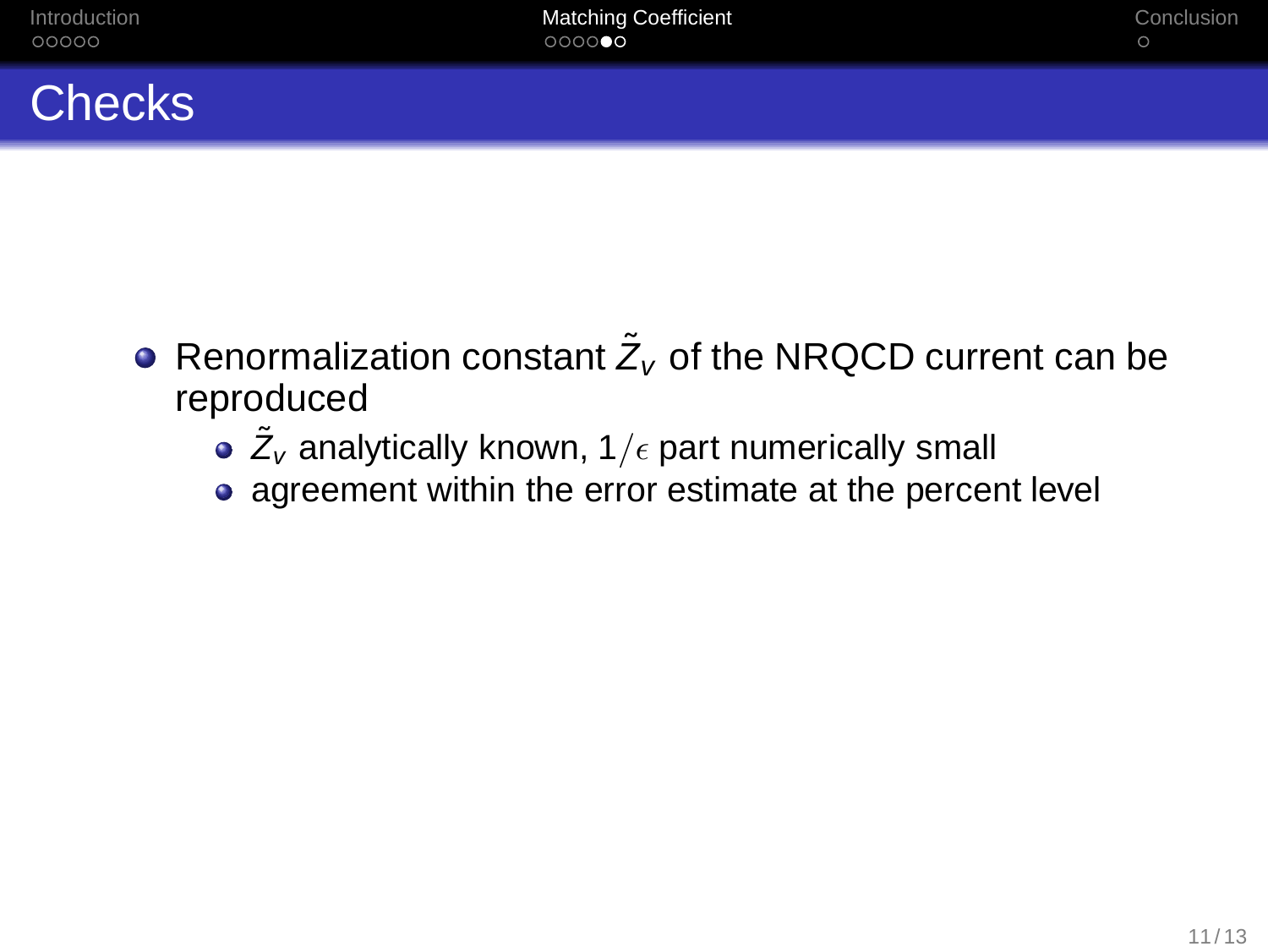# **Checks**

- Renormalization constant  $\tilde{Z}_V$  of the NRQCD current can be reproduced
	- $\tilde Z_{\mathsf v}$  analytically known, 1/ $\epsilon$  part numerically small
	- agreement within the error estimate at the percent level
- Gauge independence: terms linear in  $\xi$  vanish after renormalization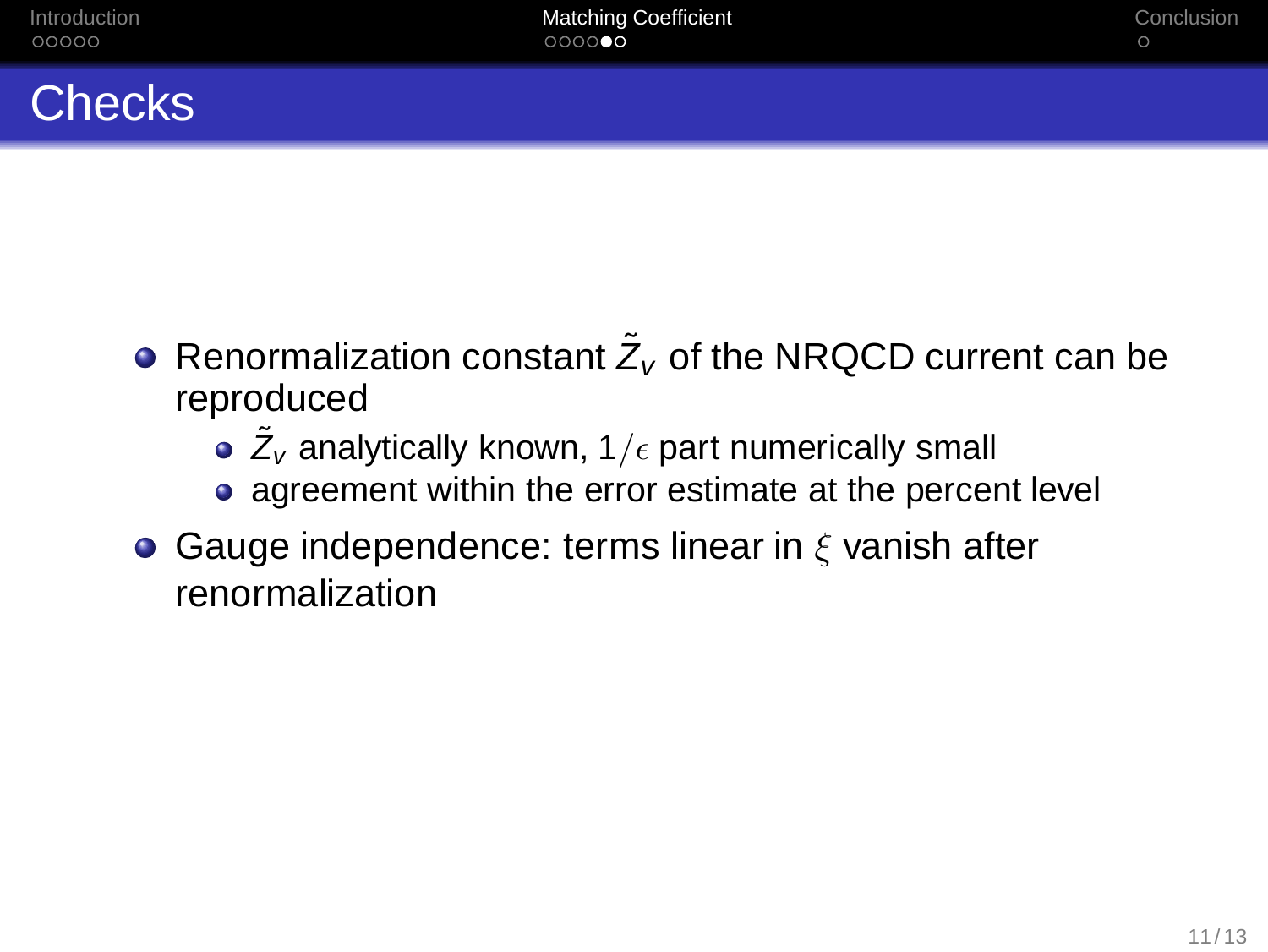# **Checks**

- Renormalization constant  $\tilde{Z}_V$  of the NRQCD current can be reproduced
	- $\tilde Z_{\mathsf v}$  analytically known, 1/ $\epsilon$  part numerically small
	- agreement within the error estimate at the percent level
- Gauge independence: terms linear in  $\xi$  vanish after renormalization
- Change basis of master integrals and compare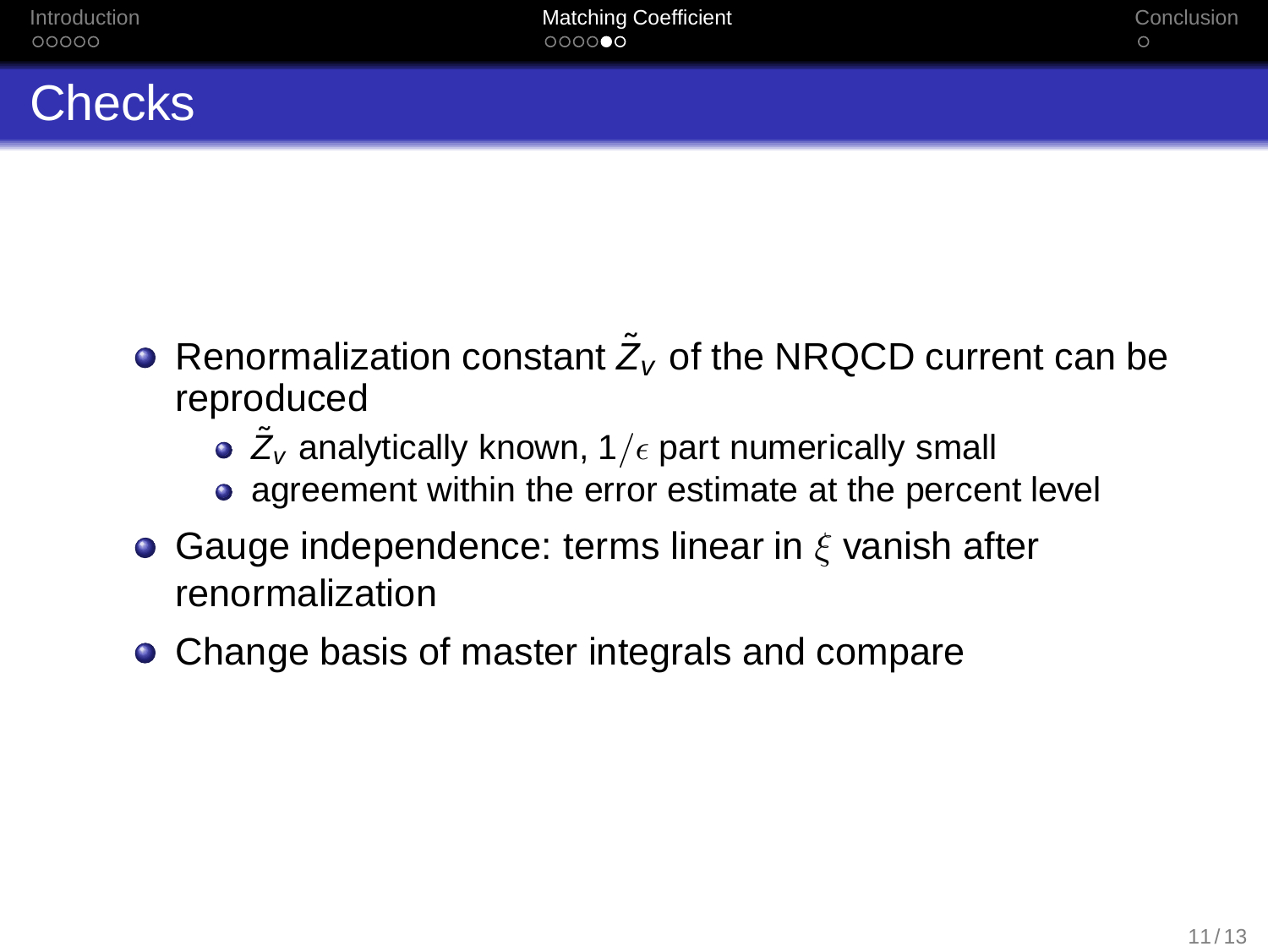| Introduction<br>00000 | <b>Matching Coefficient</b><br>00000 | Conclusion |
|-----------------------|--------------------------------------|------------|
| Phenomenology         |                                      |            |

$$
\Pi(q^2) \stackrel{E\rightarrow E_n}{\longrightarrow} \frac{N_c}{2m_Q} \frac{Z_n}{E_n - (E + i0)}
$$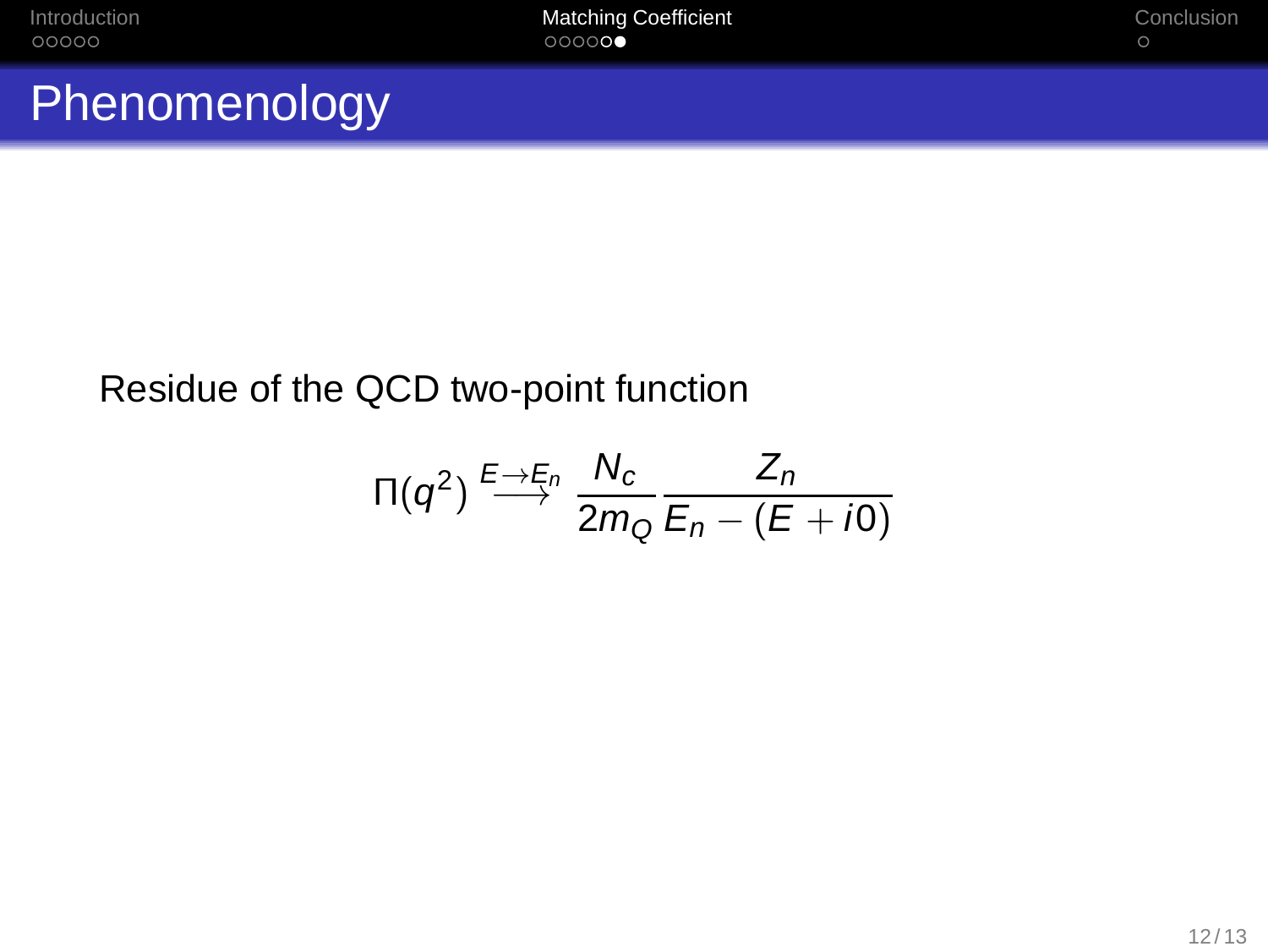| Introduction | <b>Matching Coefficient</b> | Conclusion |
|--------------|-----------------------------|------------|
| 00000        | 000000                      |            |
|              |                             |            |

$$
\Pi(q^2) \stackrel{E \to E_n}{\longrightarrow} \frac{N_c}{2m_Q} \frac{Z_n}{E_n - (E + i0)}
$$

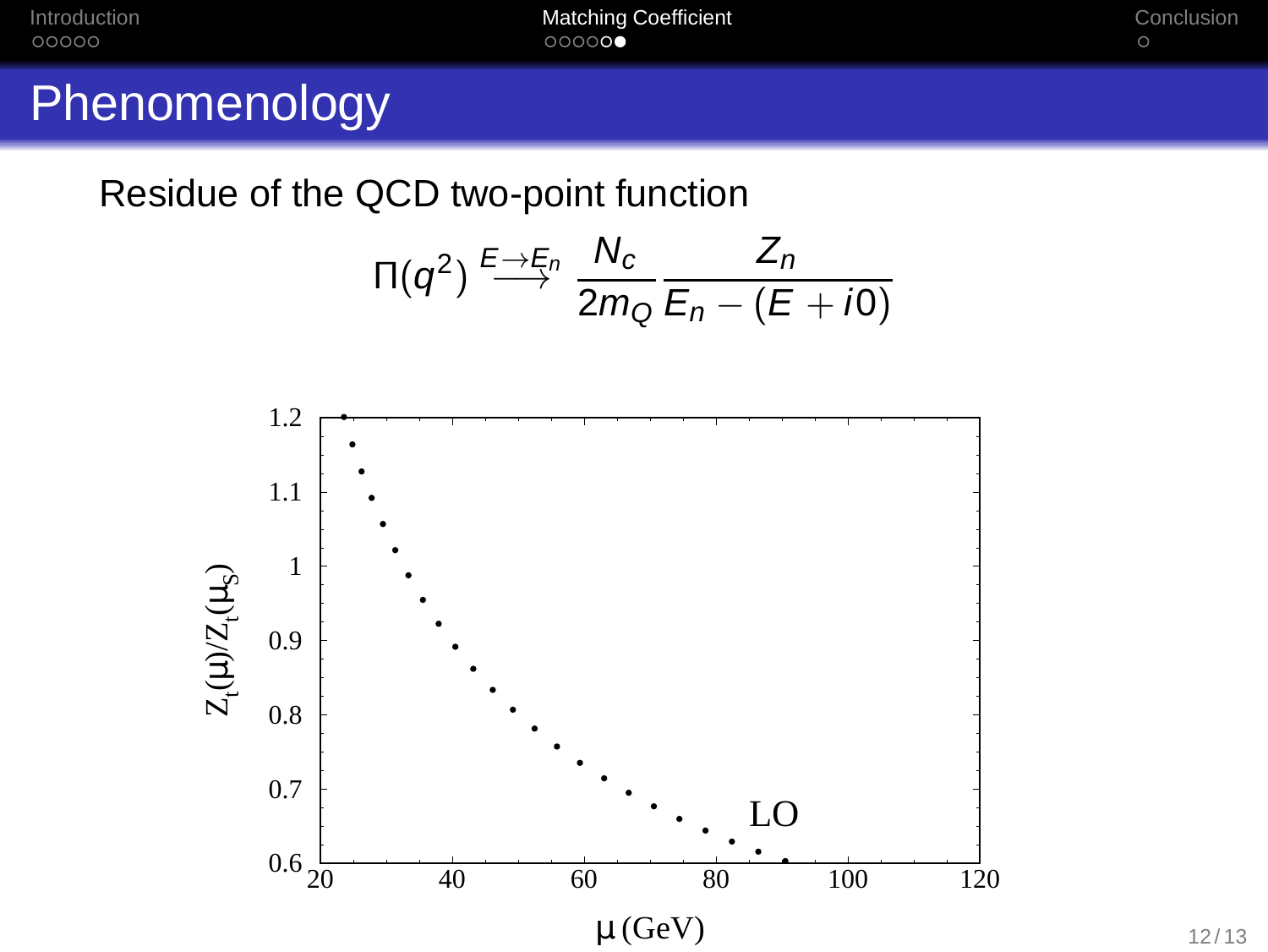| Introduction | <b>Matching Coefficient</b> | Conclusion |
|--------------|-----------------------------|------------|
| 00000        | 00000                       |            |
|              |                             |            |

$$
\Pi(q^2) \stackrel{E \to E_n}{\longrightarrow} \frac{N_c}{2m_Q} \frac{Z_n}{E_n - (E + i0)}
$$

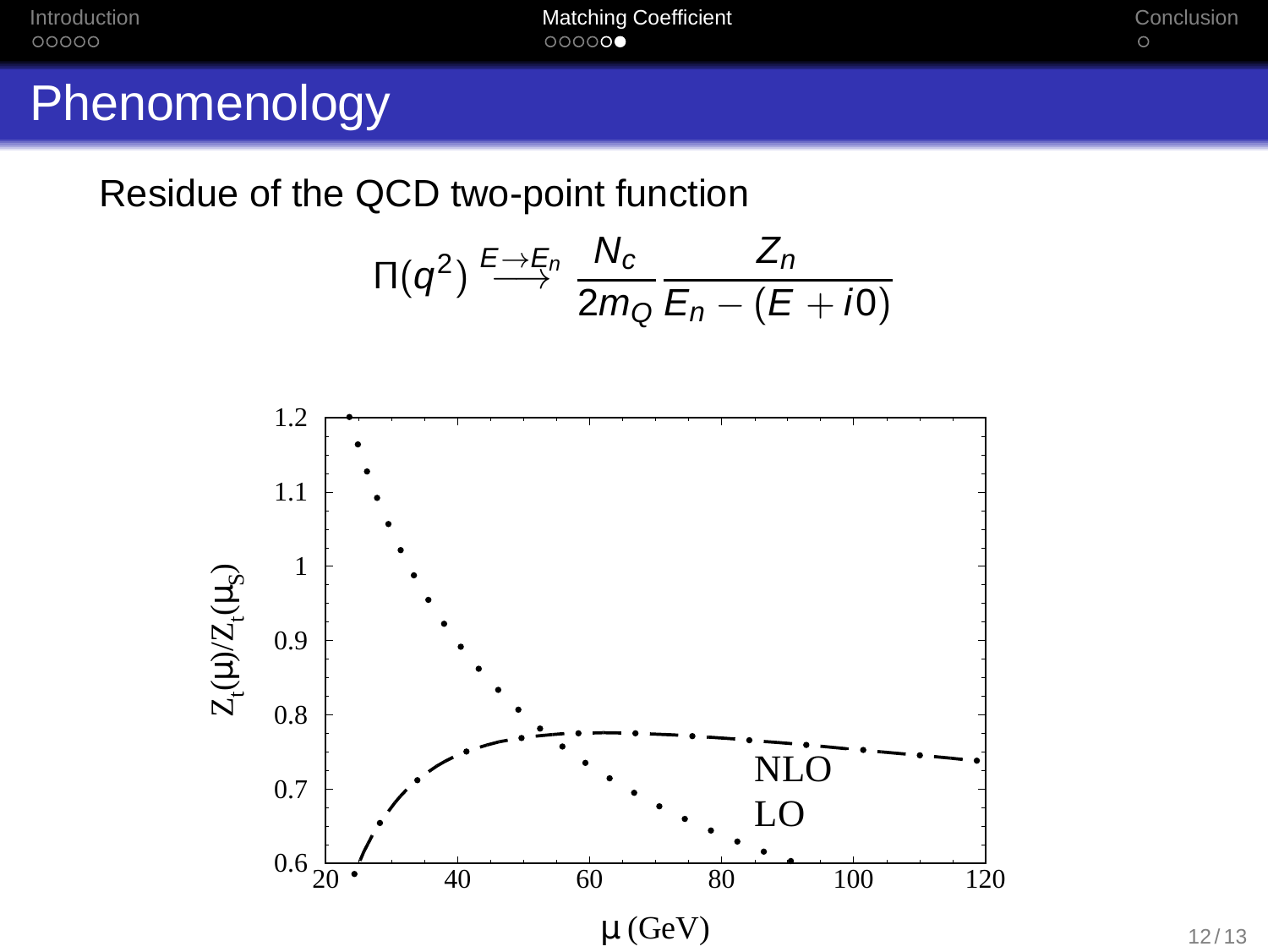| Introduction | <b>Matching Coefficient</b> | Conclusion |
|--------------|-----------------------------|------------|
| 00000        | 000000                      |            |

$$
\Pi(q^2) \stackrel{E \to E_n}{\longrightarrow} \frac{N_c}{2m_Q} \frac{Z_n}{E_n - (E + i0)}
$$

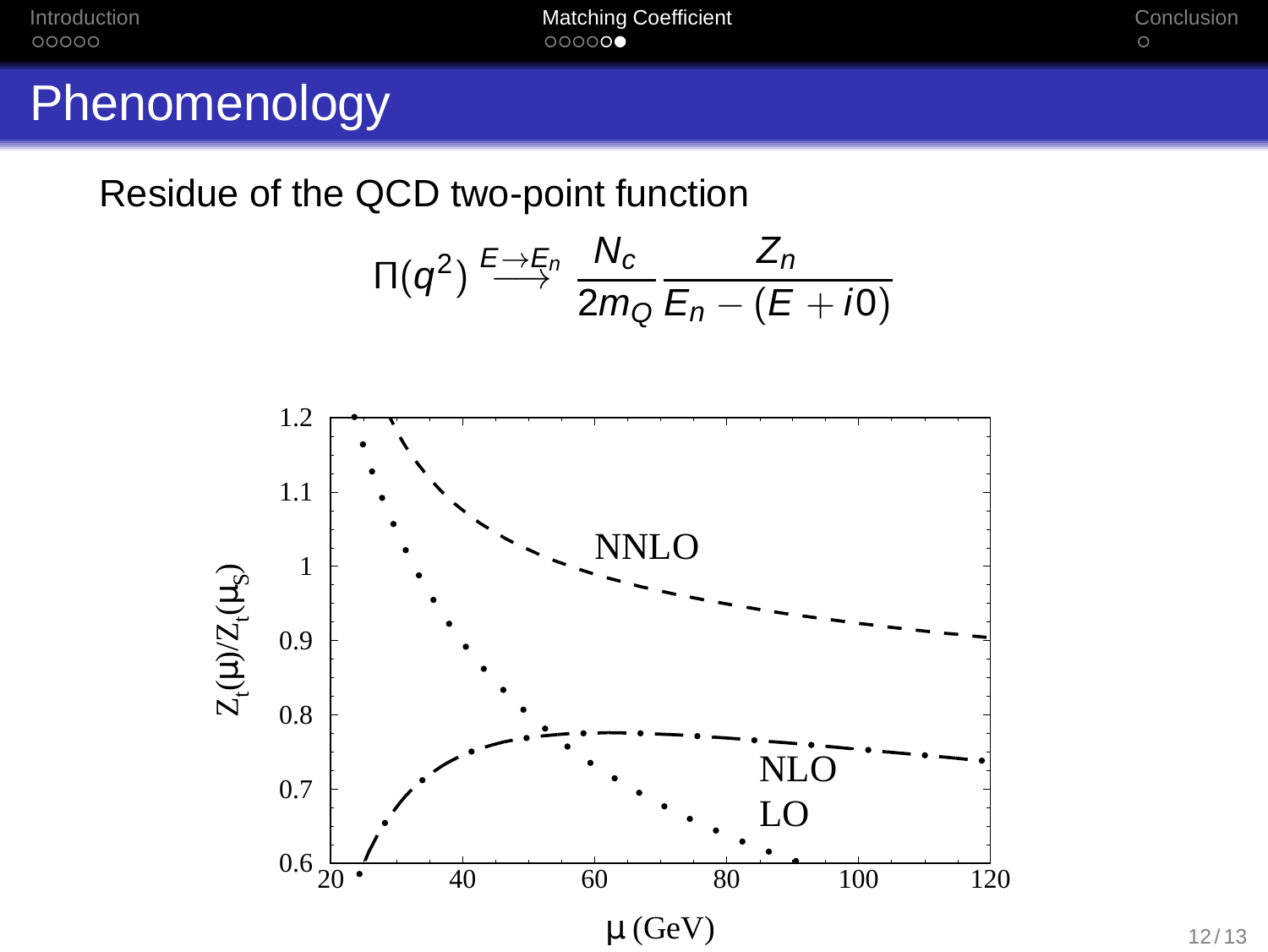| Introduction | <b>Matching Coefficient</b> | Conclusion |
|--------------|-----------------------------|------------|
| 00000        | 00000                       |            |

$$
\Pi(q^2) \stackrel{E \to E_n}{\longrightarrow} \frac{N_c}{2m_Q} \frac{Z_n}{E_n - (E + i0)}
$$

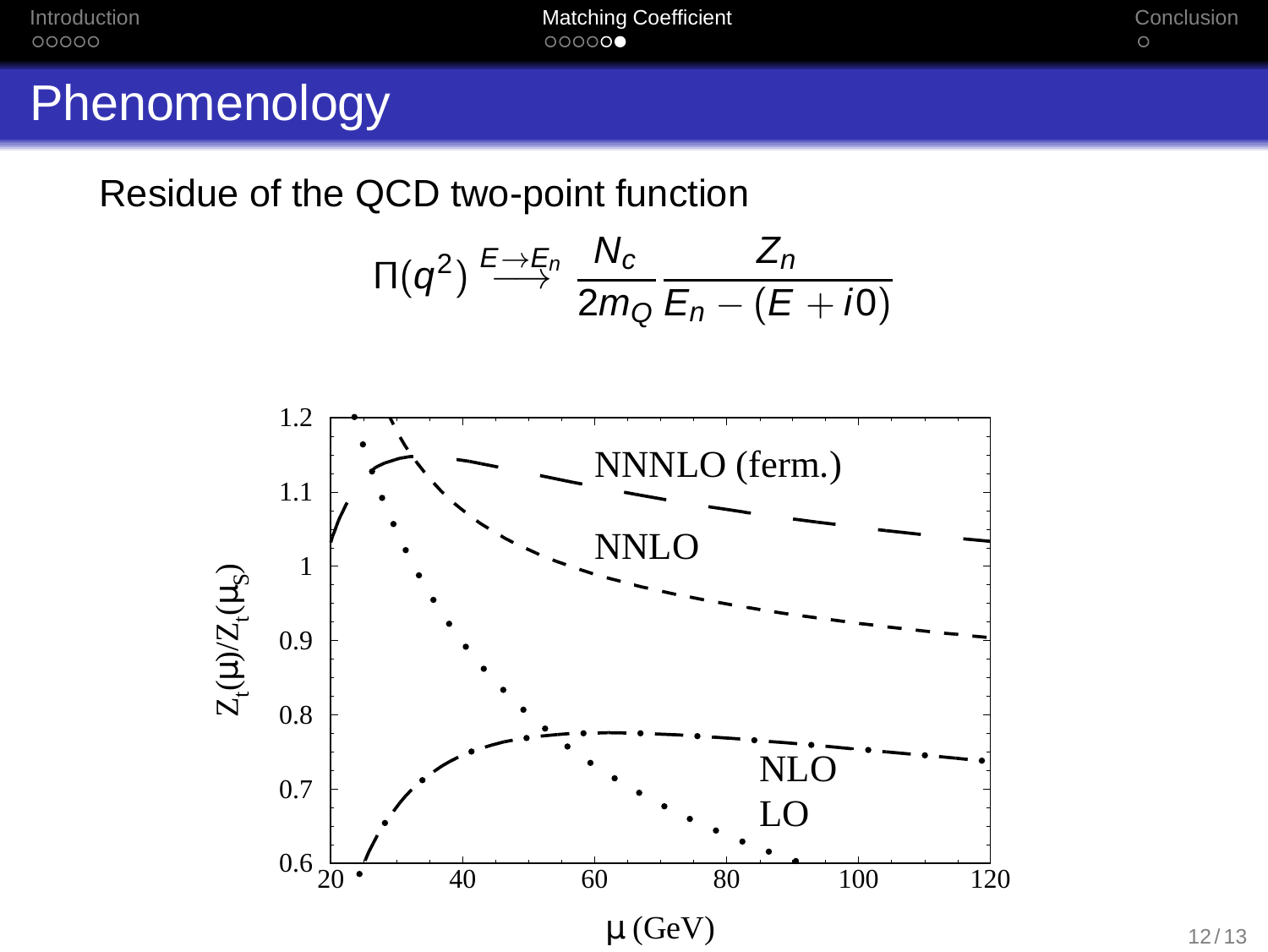| Introduction | <b>Matching Coefficient</b> | Conclusion |
|--------------|-----------------------------|------------|
| 00000        | 00000                       |            |

$$
\Pi(q^2) \stackrel{E \to E_n}{\longrightarrow} \frac{N_c}{2m_Q} \frac{Z_n}{E_n - (E + i0)}
$$